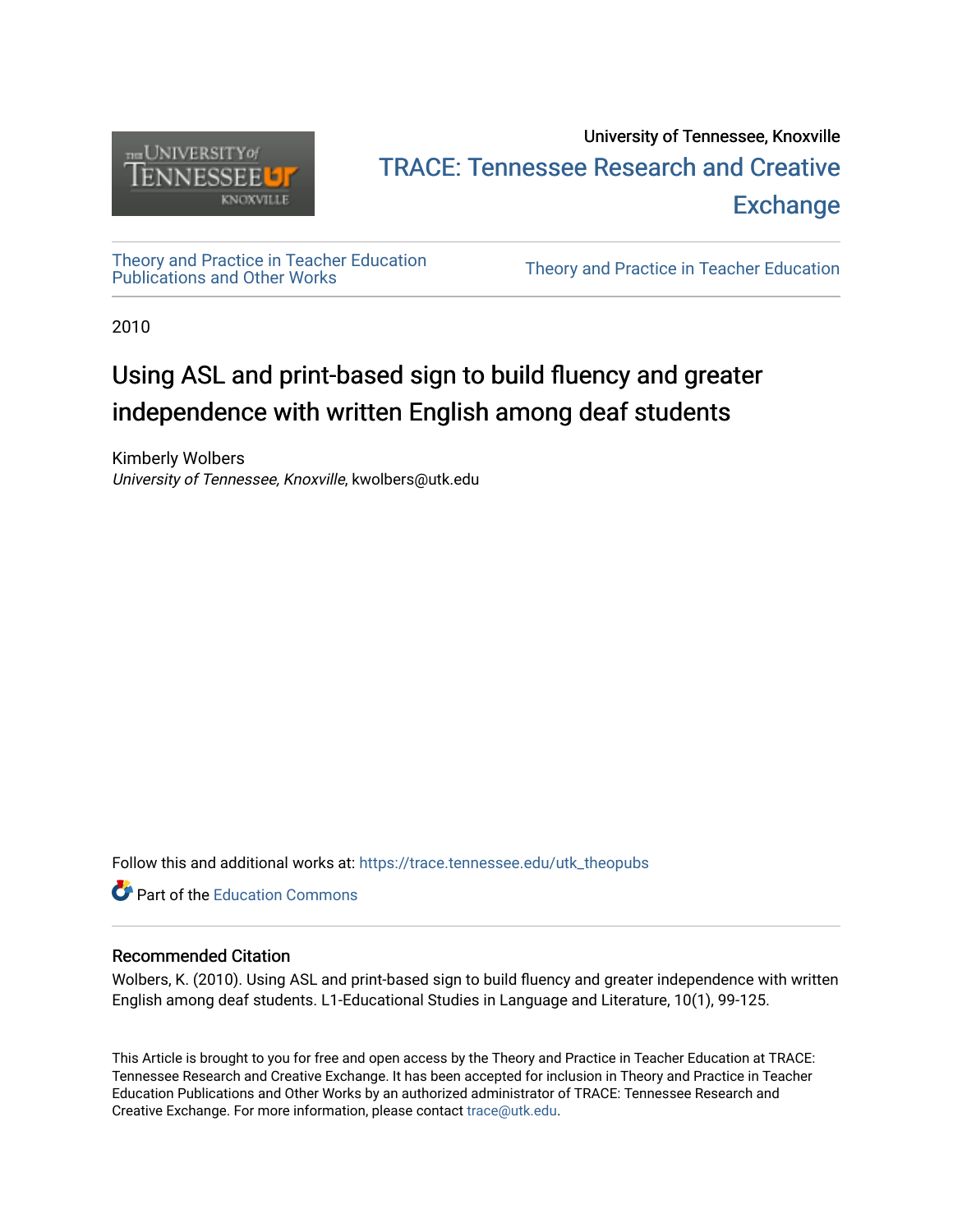#### Running head: USING ASL AND PRINT-BASED SIGN

Using ASL and print-based sign to build fluency and greater independence with written

English among deaf students

Kimberly A. Wolbers, Ph.D.

University of Tennessee

#### Author Note

Kimberly A. Wolbers, Department of Theory and Practice in Teacher Education, University of Tennessee

This research was presented at the meeting of the National Reading Conference

(NRC), Austin, TX.

Correspondence should be sent to Kimberly A. Wolbers, Department of Theory &

Practice in Teacher Education, University of Tennessee, A214 Bailey Education

Complex, 1126 Volunteer Blvd, Knoxville, TN 37996-3442. E-mail: kwolbers@utk.edu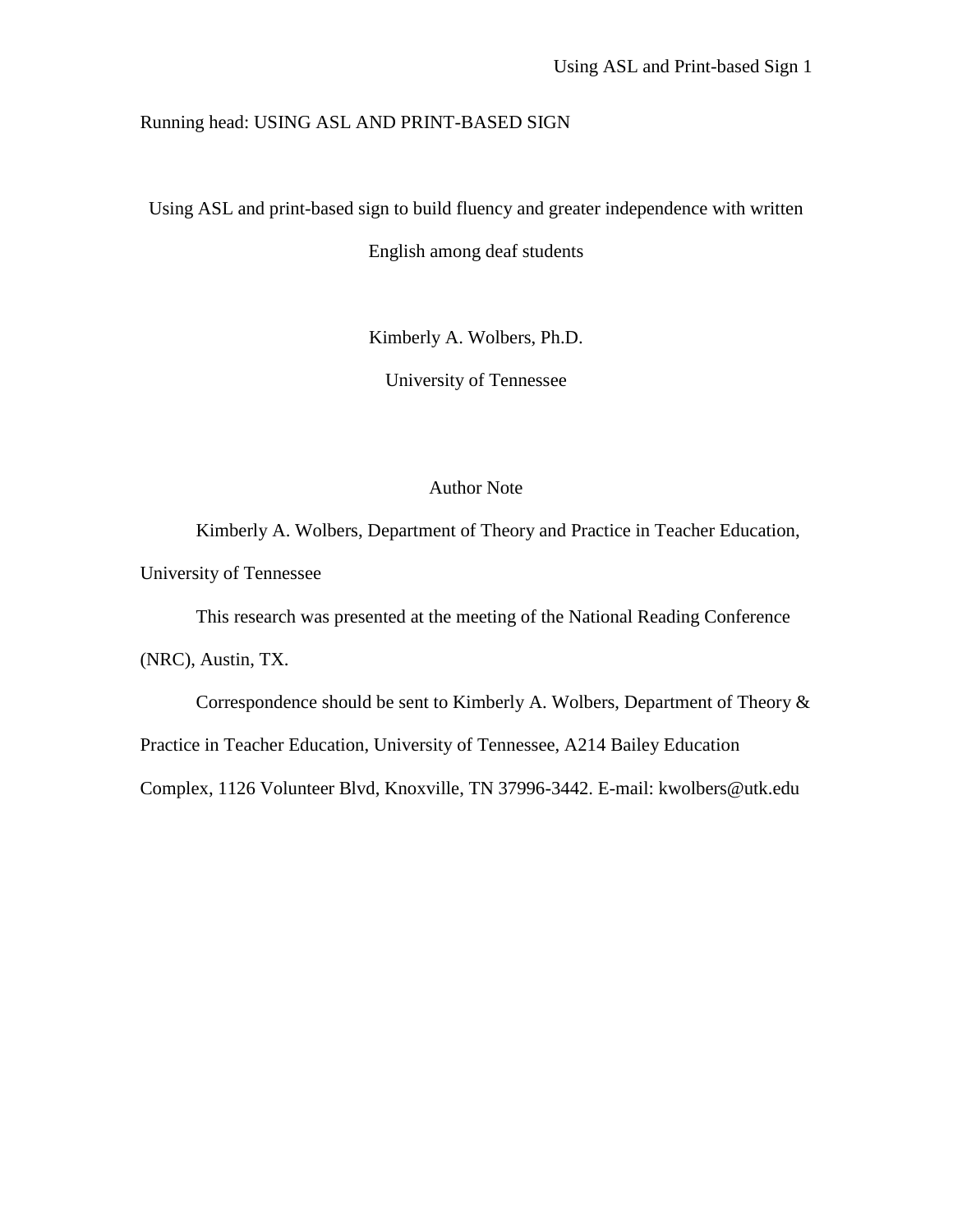#### Abstract

This study investigated the use of ASL and print-based sign in the development of English writing fluency and writing independence among deaf, middle school students. ASL was the primary language through which students engaged in higher-level thinking, problem solving and meaning making. Print-based sign was used for rereading the collaboratively constructed English text. Mixed method approaches were utilized. First, a pretest-posttest control group design investigated whether students receiving the instruction made significantly greater gains compared to non-receivers with length of text—one indicator of writing fluency. There were a total of 33 students, 16 in the treatment group and 17 in the comparison group. The intervention lasted a total of 8 weeks, during which the treatment teacher guided the collaborative construction of two English report papers. The comparison group continued with its usual writing instruction and had equal instructional time. The analysis of variance (ANOVA) for length was statistically significant with a large effect size  $(d=1.53)$ . Additionally, qualitative data demonstrated ways in which three very different classes in the treatment group gained greater English competency and fluency. Further development of ASL as L1 was deemed a necessary component for students with language delays. All students exhibited progressively more independence with writing over time.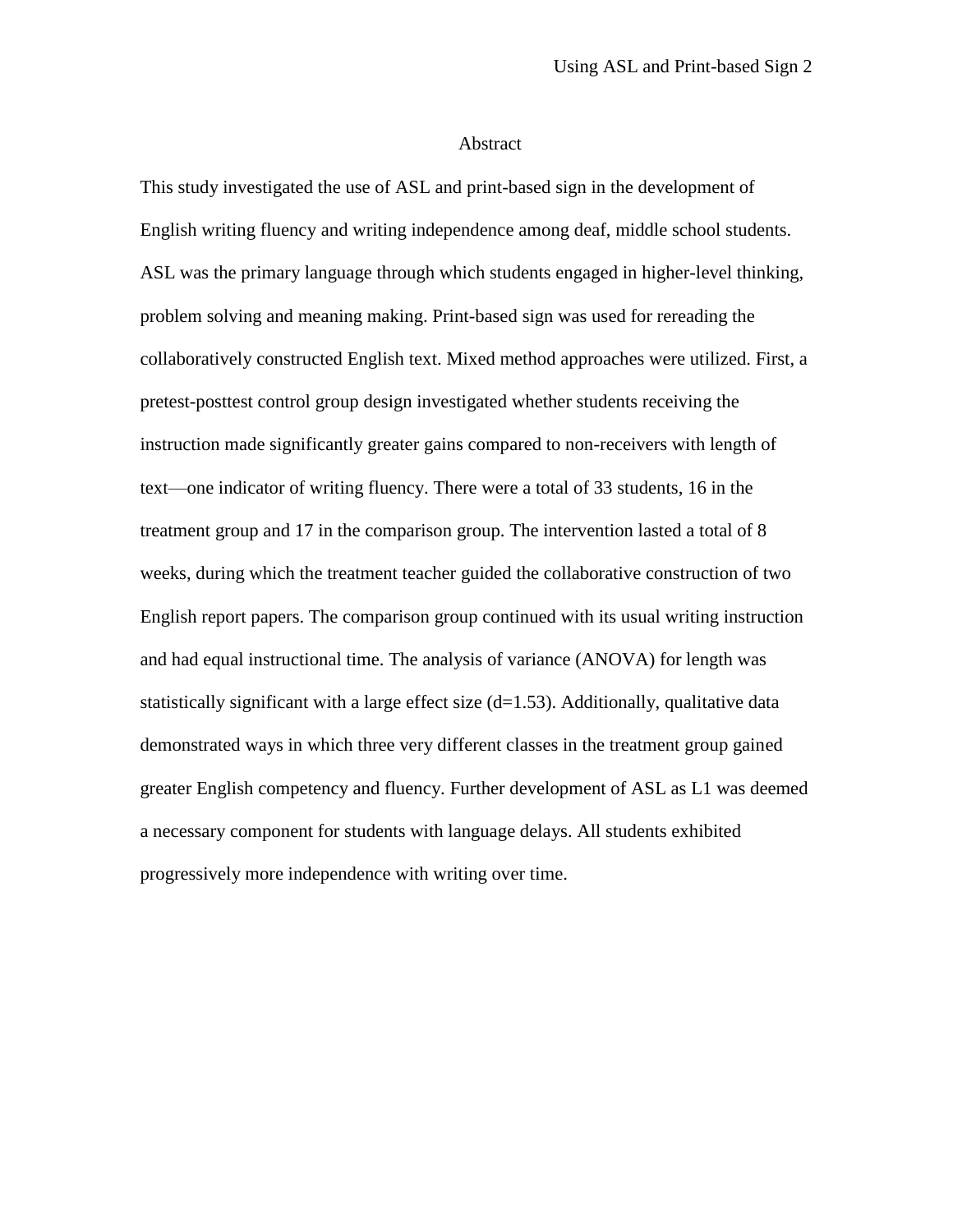Using ASL and print-based sign to build fluency and greater independence with written English among deaf students

This study considers the development of writing fluency and writing independence among deaf students—primarily those having severe to profound hearing losses, using or developing American Sign Language (ASL) as their primary language (L1), and having associations with the Deaf community and culture. When deaf persons with these unique life experiences become proficient readers and writers of English, there is value in studying and understanding their successes in order to replicate with others. Yet, to date, very little is known about how such persons develop English proficiency. *A Basis for Development of English Proficiency*

Some claim English proficiency can be explained by the interdependence theory of bilingual education (Enns, 2006) which purports that there is a common underlying proficiency to language that allows skills whether cognitive or literacy-related to transfer across languages (Cummins, 1979). Few dispute that Cummins's model of interdependence has applicability to the deaf learner, for proficiency in ASL as a first language can lay a cognitive foundation that supports overall academic learning.

However, when it comes to the development of writing skills in English, the experience of the ASL user is unique from other bilinguals. First, there is no written language for the L1 (i.e., ASL). Unlike others who may be literate in their L1 and use this foundation of knowledge to support reading and writing in their L2, deaf students write for the first time using their L2. Second, among deaf persons with profound losses, a foundation for writing in English is often not developed through the use of spoken English. The interdependence theory rests upon the assumptions that students are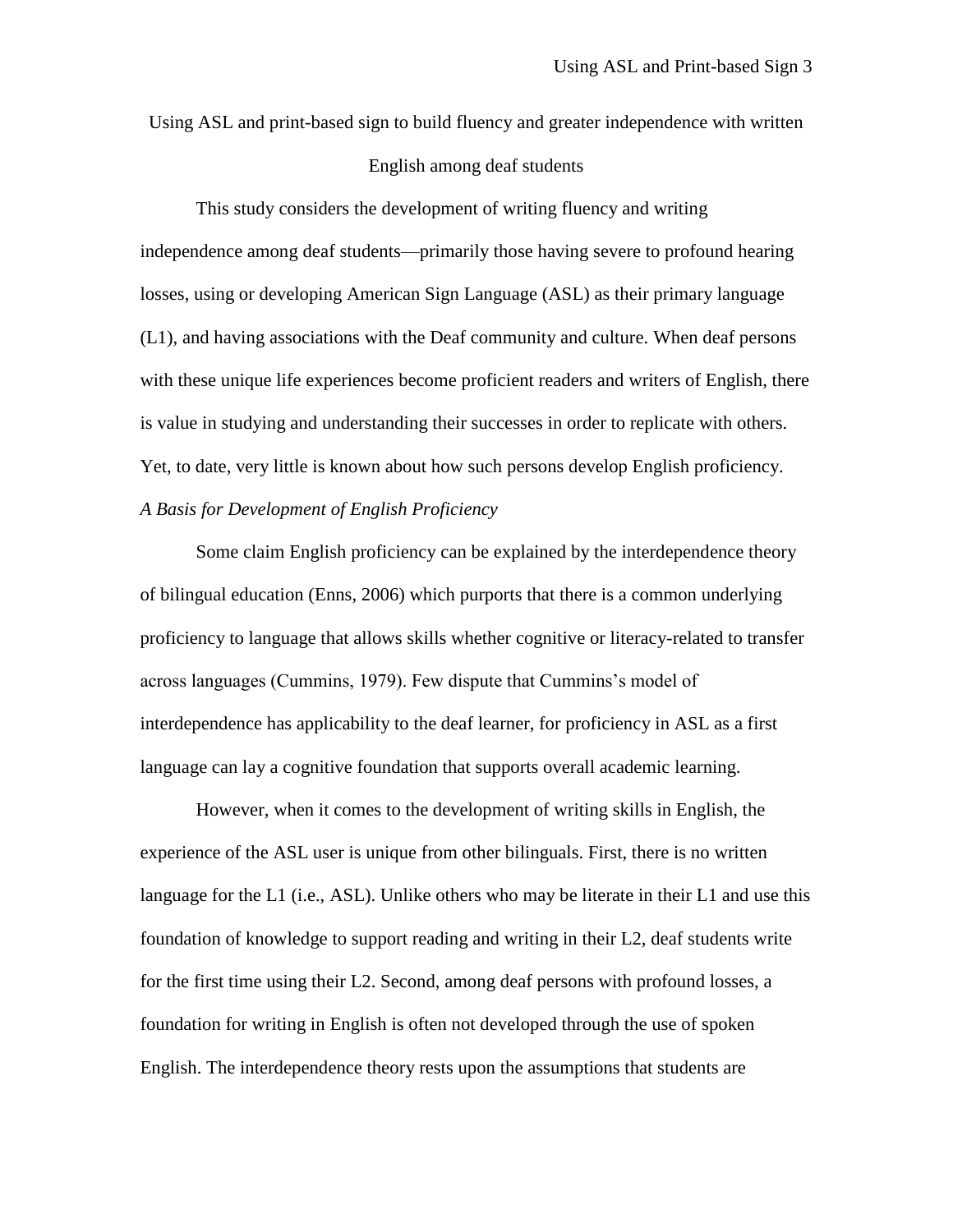developing oral proficiency in their L2 and/or written language proficiency in L1. When ASL is the language of the community, this is not the case. And, without typical bilingual/ biliterate paths available, some would argue that ASL users are lacking a bridge to the development of written English (Mayer & Wells, 1996).

Proficiency in the L2 happens with adequate exposure to the language through genuine oral and written dialogue and with motivation among those learning it (Cummins, 1986). For deaf users of ASL as their primary language, gaining adequate and meaningful exposure to English can be a considerable challenge since it often cannot be accessed auditorily. With respect to bilingual education of the deaf, there are certainly unanswered and lingering questions. For example, can text alone provide the quantity and quality exposure to English necessary for development? Although some research on signtext bilinguals exists, the focus has been on lexicon processing to determine conceptual models of production (Dufour, 1997) rather than how deaf persons have achieved signtext bilingualism and to what extent they have become proficient users of English. There is skepticism that text alone can provide the necessary input for development of English.

Some have argued for communication via manually signed English which would make English visually accessible to deaf persons, and then serve as a substitute for oral English proficiency. The signer's communications might include any combination of English-based sign, mouthing, speech or fingerspelling for the purpose of expressing and receiving English (Mayer & Akamatsu, 2003). It is the position of this researcher that English-based sign approaches (excluding manually coded systems which have fallen out of favor for being cumbersome and a-conceptual) do not serve as adequate substitutes since the complexities of English grammar are not fully represented.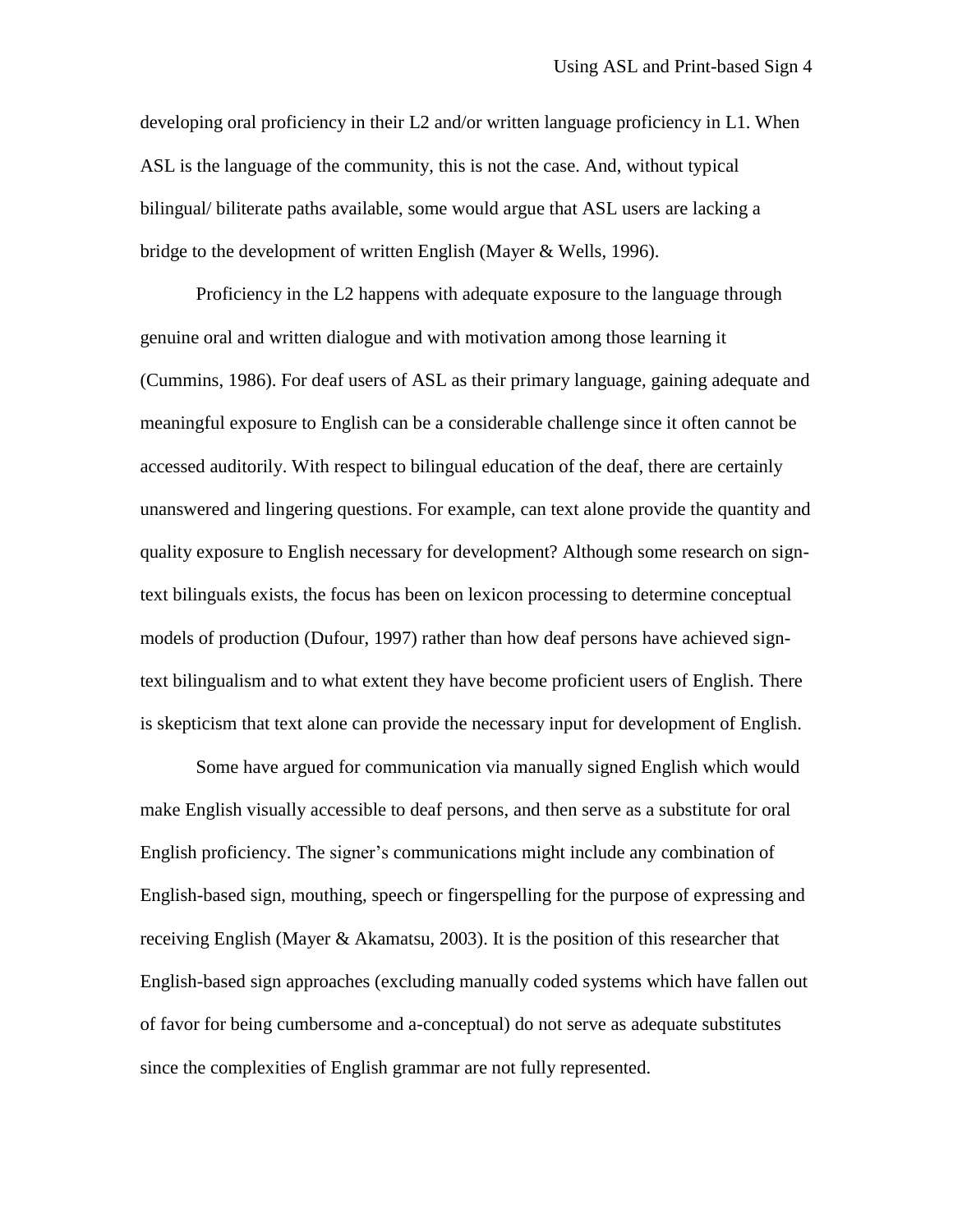English-based signing is a socially and culturally produced method of communication. It is used by the deaf when, for instance, communicating with non-users of ASL or when specifically emphasizing the expression of something English-like through sign. English-based sign has also been called pidgin or contact sign, for it has developed spontaneously from two languages that have come in contact and is used as a method of communication between speakers of different tongues. By definition, a pidgin or contact language has a simplified grammar and restricted vocabulary (Pinker, 1995). And, as persons sign with more conceptually accurate expressions, there is a greater use of visual and spatial aspects of ASL grammar that are more distant from English. With the exception of those who receive additional access to English in a multi-component fashion through lipreading, fingerspelling, and by using one's residual hearing, deaf children have yet to acquire proficiency in English through English-based signing alone (Stewart, 2006).

Thus, the aforementioned population of deaf students is neither developing writing skill associated with their L1 nor an oral proficiency in English that would be supportive of writing fluency in L2. And, visual ways of expressing English that are believed to lead to English competency (such as English-based sign) fall short in representing the full complexities of English grammar, especially when used conceptually for meaning making purposes. It is then instructive to examine the use of teaching approaches that explicitly direct L2 learning.

#### *Explicit Awareness Leads to Competency in the Second Language*

Explicit awareness is consciousness of language—an ability to examine and reflect on language forms as well as analyze structure. It is also referred to as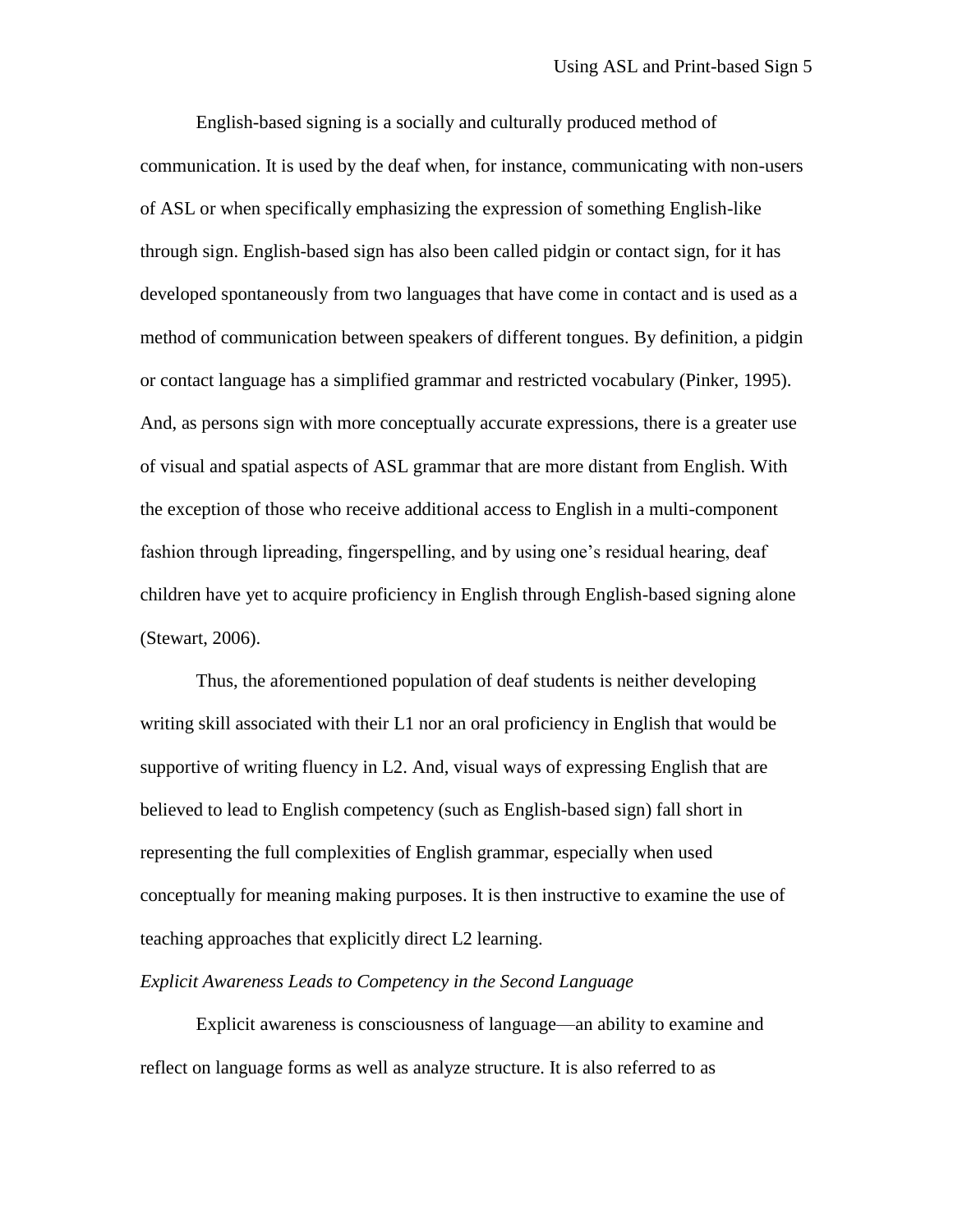metalinguistic knowledge because language in and of itself becomes a focus of one's thoughts and attention (Yaden & Templeton, 1986). Metalinguistic knowledge can relate to a raised awareness with various language elements (e.g., graphophonemes, pragmatics, semantics, syntax) or with language as a process (Rowe & Harste, 1986). Implicit competence, in contrast, is an unconscious set of grammar rules that guide one in the generation of expressions. Patterns of language are acquired and automatically abstracted during communicative and meaningful language acts (Jackendoff, 1994). When one utilizes implicit competence to judge grammaticality, he relies on a gut feeling or a rhythm of what sounds right rather than what he has consciously learned. Further, he may think something is correct but not be able to explain why (Ellis, 1994). With the exception of those in extreme and atypical language environments, all children unconsciously acquire the language of their community as their primary language  $(L1)$ . For the majority of children in this study, ASL was acquired implicitly during infancy or childhood.

According to Krashen's input hypothesis (1994), persons have two separate routes to developing ability in a second language (L2)—acquiring implicitly and learning explicitly. There are advantages to having both. First, it is inconceivable that one could learn an L2 through explicit teaching alone; there has to be some opportunity for acquisition. Language systems are too complex to be consciously learned in their entirety (one rule at a time). At the same time, studies of second language acquisition (see Ellis  $\&$ Laporte, 1997) demonstrate that there is a need for explicit instruction (especially grammatical consciousness raising, negative evidence with recasts, and output practice) which is not necessarily needed for acquisition of L1. This need may be reflective of Eric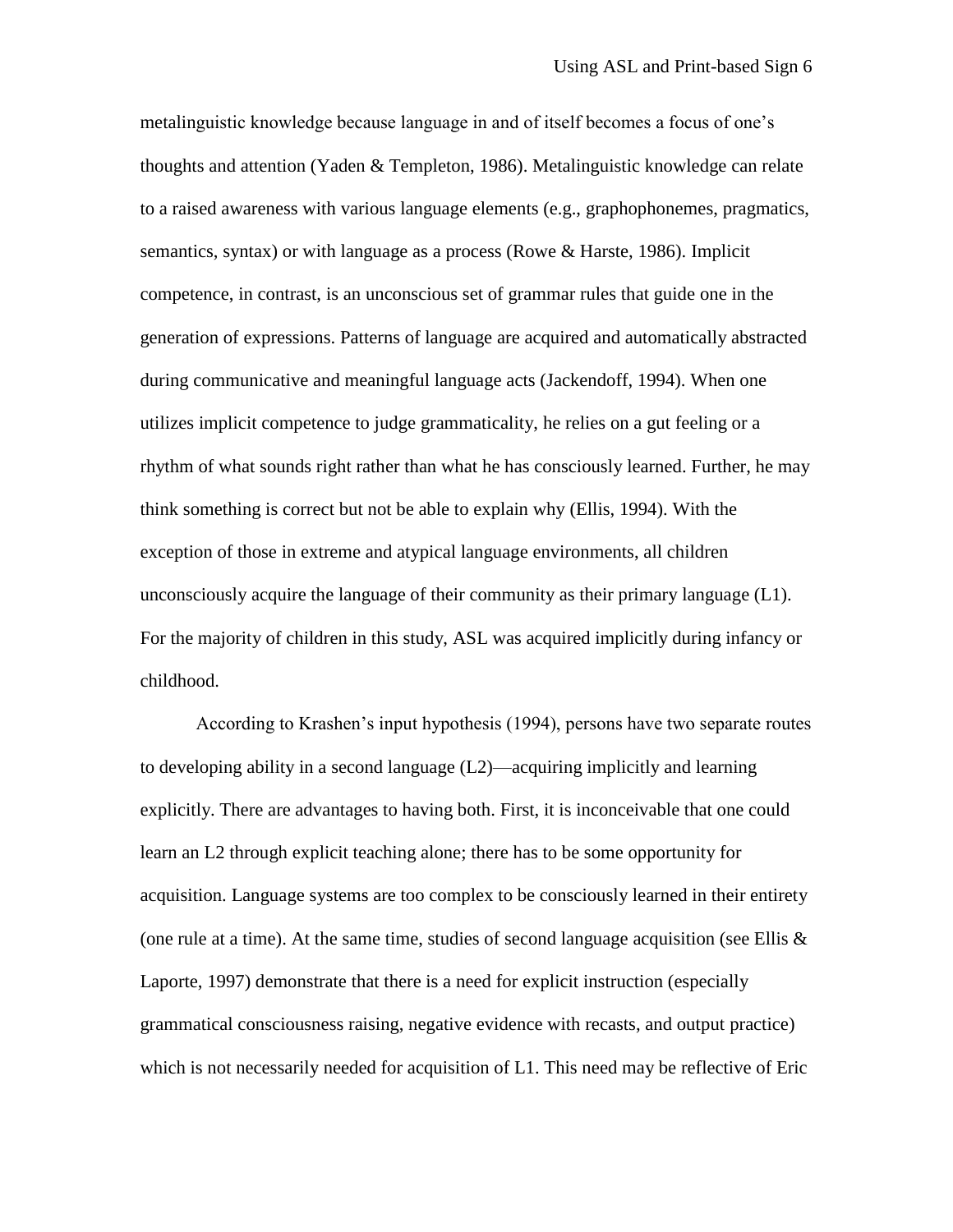Lenneberg's critical period hypothesis, suggesting natural language acquisition declines with age and is restricted after puberty (Jackendoff, 1994; Pinker, 1995). However, with respect to L2, Lenneberg also acknowledges that natural languages tend to resemble one another in many fundamental ways and that learning a second language might be possible at any age once the L1 is established (Bialystok, 2001).

When metalinguistic knowledge is heightened through explicit instruction, one's ability to process and produce the L2 using this knowledge is slowed considerably. It takes more time, effort and cognitive capacity to express grammatically correct language (Ellis, 1994). While there is some disagreement on the interfacing that may or may not occur between explicit knowledge and implicit competence, most agree that the two can work together to produce more accurate expressions (Krashen, 1994; Paradis, n.d.). And, as with other cognitive skills, a person's ability to apply the correct language form can become more automatic or proceduralized with frequency of exposure and practice (Ellis, 1994).

These theoretical conceptions are exemplified in a study by White and Ranta (2002) which examined two groups of  $6<sup>th</sup>$  grade students who spoke French as their L1 and were learning English as their L2. The teacher of the first group provided explicit instruction on the his/her possessive determiners to the students. The teacher of the second group continued instruction as normal; students were provided comprehensible input in the L2 but no explicit instruction. By the end of the intervention, there were some students in the second group who did reach high levels of oral production and metalinguistic knowledge. They had abstracted the structure of the language on their own simply by being exposed to the L2 in meaningful and communicative settings. Yet, more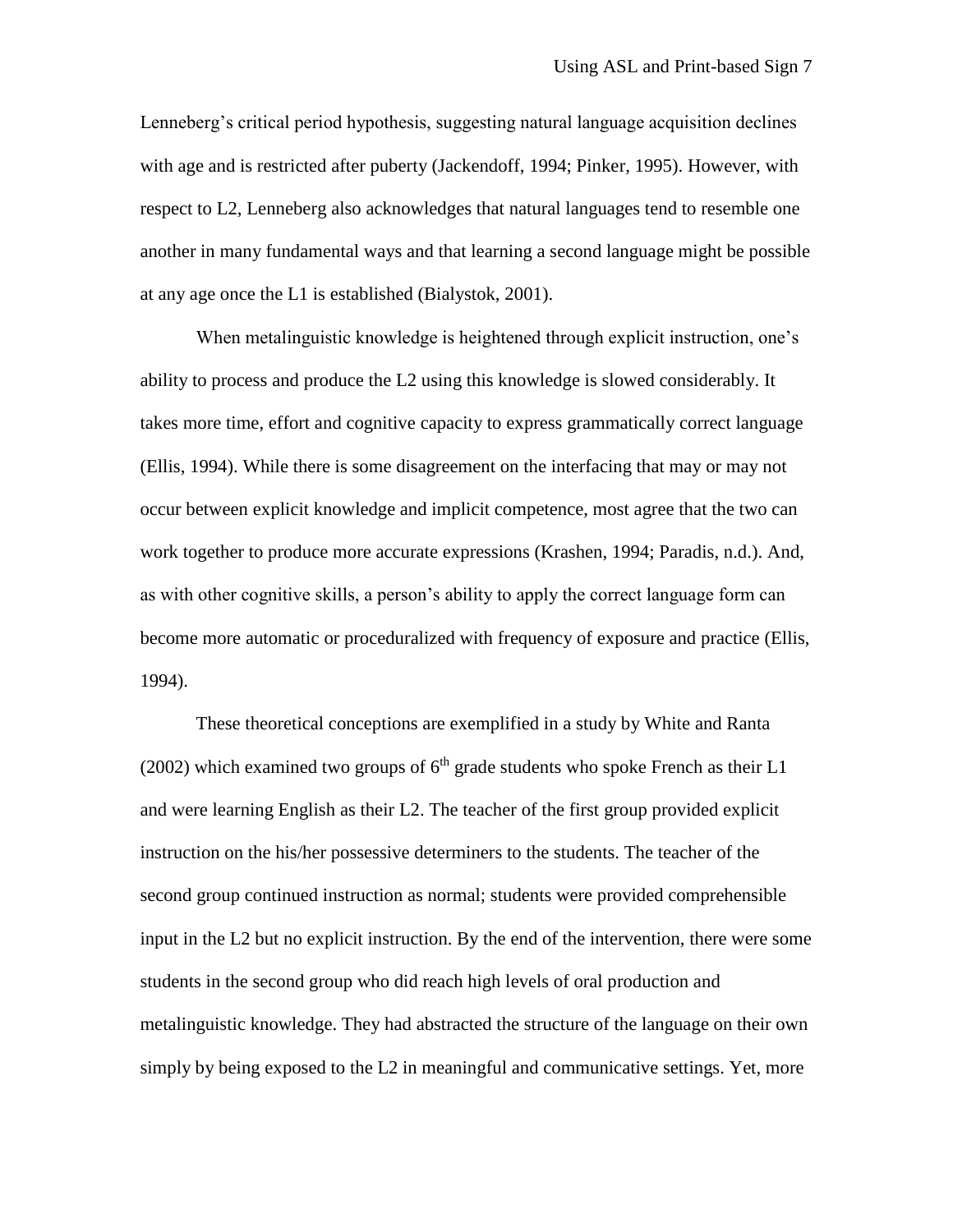students in the first group who received the explicit instruction exhibited high levels of metalinguistic knowledge for the his/her determiner. This was, in turn, associated with greater emergence of oral production. The explicit teaching, in this case, expedited the typical acquisition process. Paradis (n.d.) explains this as a shift from using metalinguistic knowledge to implicit competence, whereby the latter gradually replaces the former. The knowledge may not directly contribute to implicit competence; however, it may serve as a trigger to the development of competence. One important aspect of this interplay between explicit instruction and implicit competence is that explicit instruction of language is accompanied by or followed by application. Persons are exposed to and are encouraged to utilize the taught language as a part of real communications.

The Cognitive Academic Language Learning Approach (CALLA) is a model of instruction that incorporates explicit instruction of language learning strategies and content (Chamot & O'Malley, 1994). The approach emphasizes (a) higher order thinking, (b) teacher modeling and scaffolding, (c) interactive dialogue, (d) and use of students' prior linguistic competence and conceptual knowledge. Substantial gains on language achievement measures have been found among English Language Learners (ELLs) and Foreign Language (FL) students, especially among those reporting high use of the learning strategies. Overall it can be argued that explicit instruction in addition to implicit competence is necessary in L2 development.

The current study is based on the premise that the L1 plays a necessary role for deaf students in the development of writing. Through ASL, explicit instruction of the L2 or metalinguistic knowledge building can occur. Students use their L1 to engage in discussion, comparison and problem solving of L2 language features. At the same time,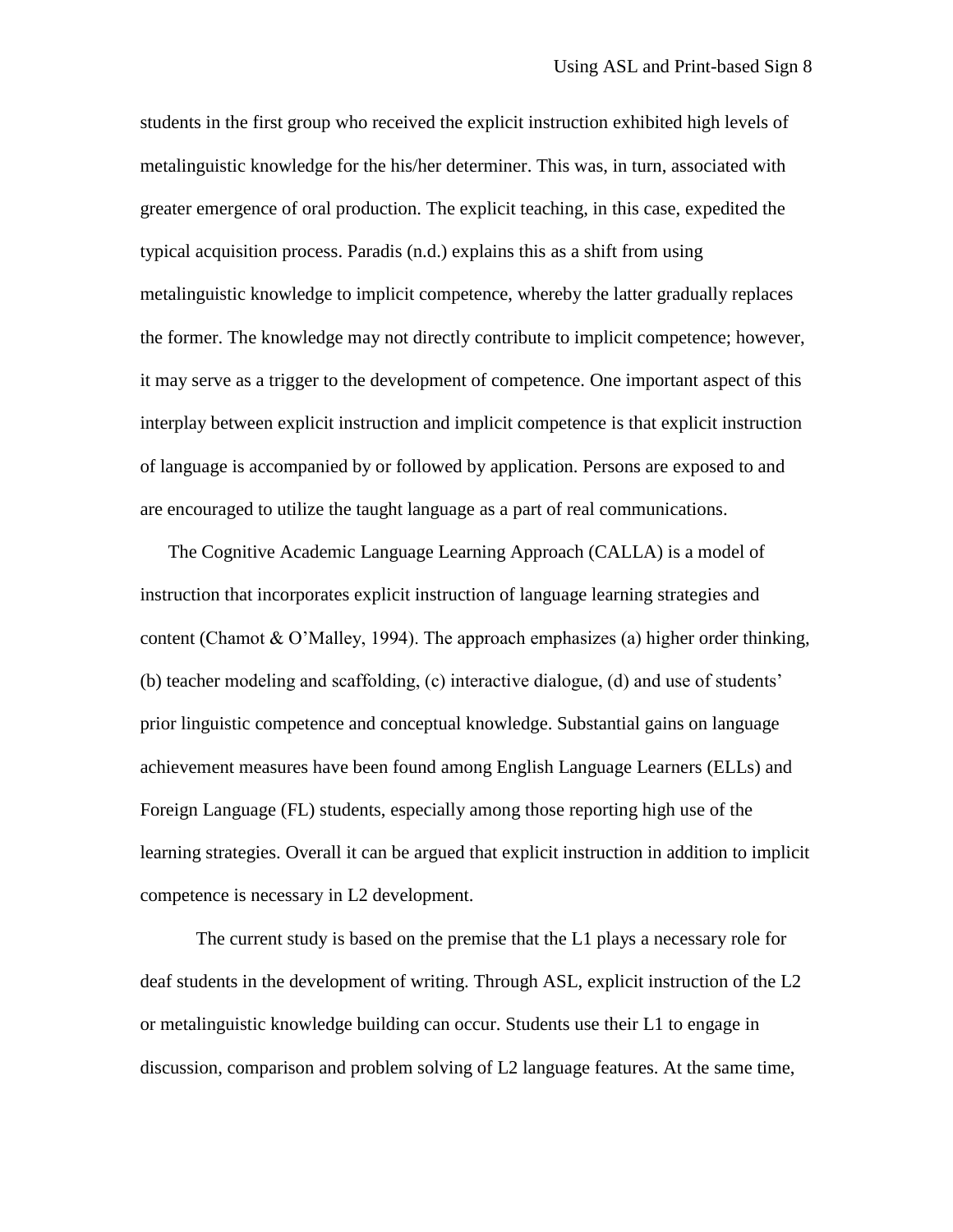there must be opportunity for implicit language learning. In the current instructional intervention, this was made possible through the use of print-based sign during guiding writing. Print-based sign is a more complex and non-communicative form of contact sign that was utilized when rereading and revising English text as a class. It was hopeful that students would develop a rhythm for written English –in all its complexity—through this process. This investigation was part of a larger study (Wolbers, 2009) that examined a number of quality writing variables.

#### Design

A mixed method design illustrates significant quantitative and qualitative outcomes. First, a pretest-posttest control group design investigates whether students receiving the instruction made significantly greater gains compared to non-receivers as those gains pertain to length of text, one indicator of writing fluency. Current research on writing fluency has utilized similar quantitative measures such as rate of text (Olinghouse, 2008) or number of T-units (Li, 2007); however, it should be recognized that these measures do not provide comprehensive understanding of fluency but serve as first indicators. Future directions in L2 writing fluency may consider measuring additional process-based indicators such as the mean length of writers' translating episodes (Abdel Latif, 2009). Additionally associated with the current study, qualitative data was collected to demonstrate ways in which three very different classes in the experimental group gained greater English accuracy and fluency over time.

#### *Research Questions*

#### Quantitative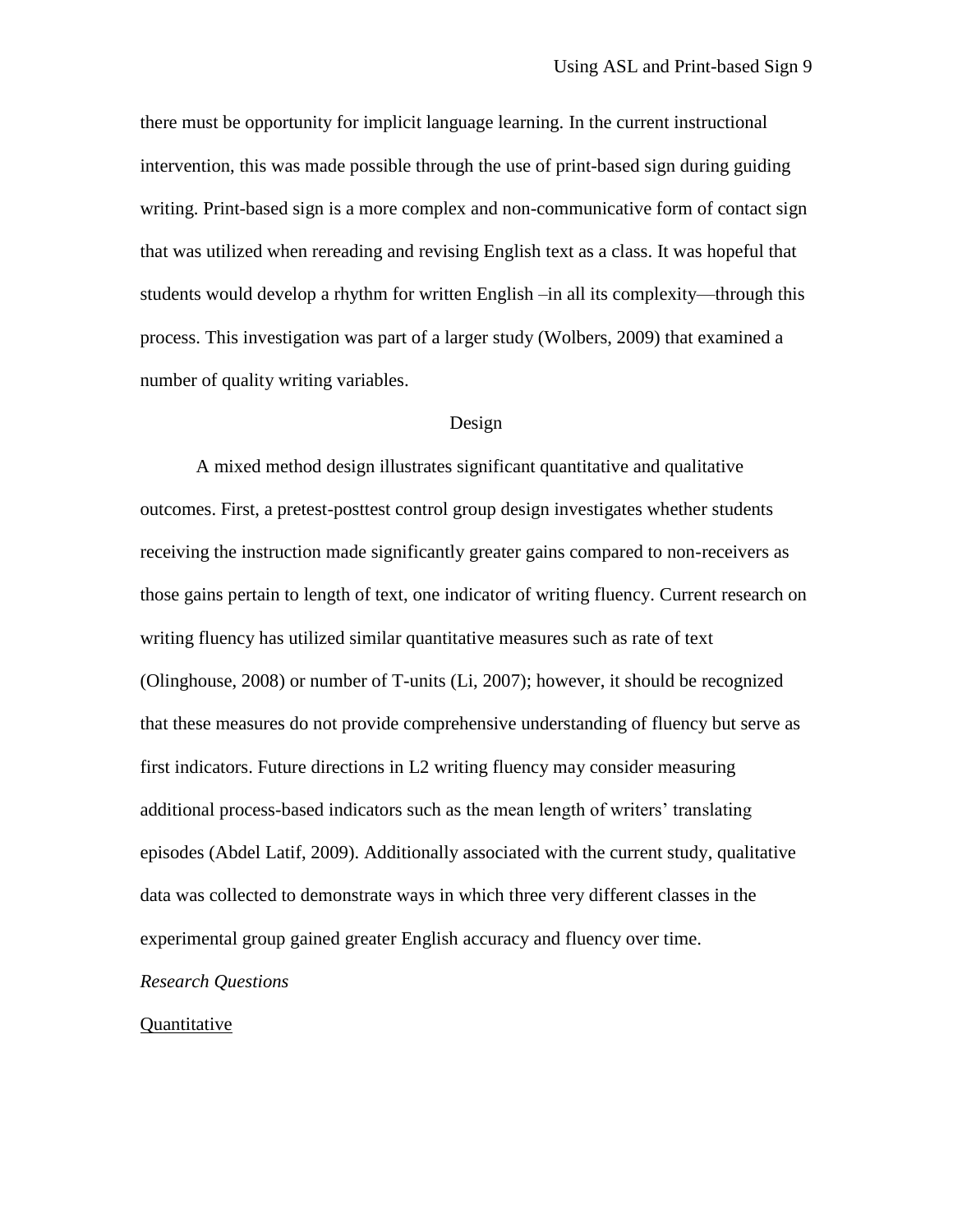Do deaf students who receive the intervention techniques (i.e., 1 - explicit L2 language instruction via ASL that is recontextualized into purposeful communication acts and 2 print-based sign when rereading English text) make significantly greater gains in written English fluency compared to deaf students not receiving the intervention techniques in tandem with their writing curriculum?

#### Qualitative

In what ways are students in the treatment group evidencing over time greater accuracy, fluency, and independence with writing English?

#### *Participants and School Contexts*

In order to gather enough student participants for this quasi-experimental study to obtain the necessary power, two various deaf education programs were utilized. Participants were two middle school teachers of the deaf, one from each program, and their respective students. There were 33 total students, 16 in the treatment group and 17 in the comparison group. Great care was taken to match the two school programs, the two teachers, and the two groups of students on a number of pertinent variables. The programs were selected because they adhered to the same communication philosophies, had approximately the same number of deaf students attending, and served as epicenters of the deaf community and deaf events, even though one is a residential school and the other is a center-based program. The teachers had approximately the same number of years experience, both were hearing, both had graduate degrees in deaf education, and both had national interpreting certificates through RID and were effective users of ASL. The comparison group teacher came with high recommendation from administration.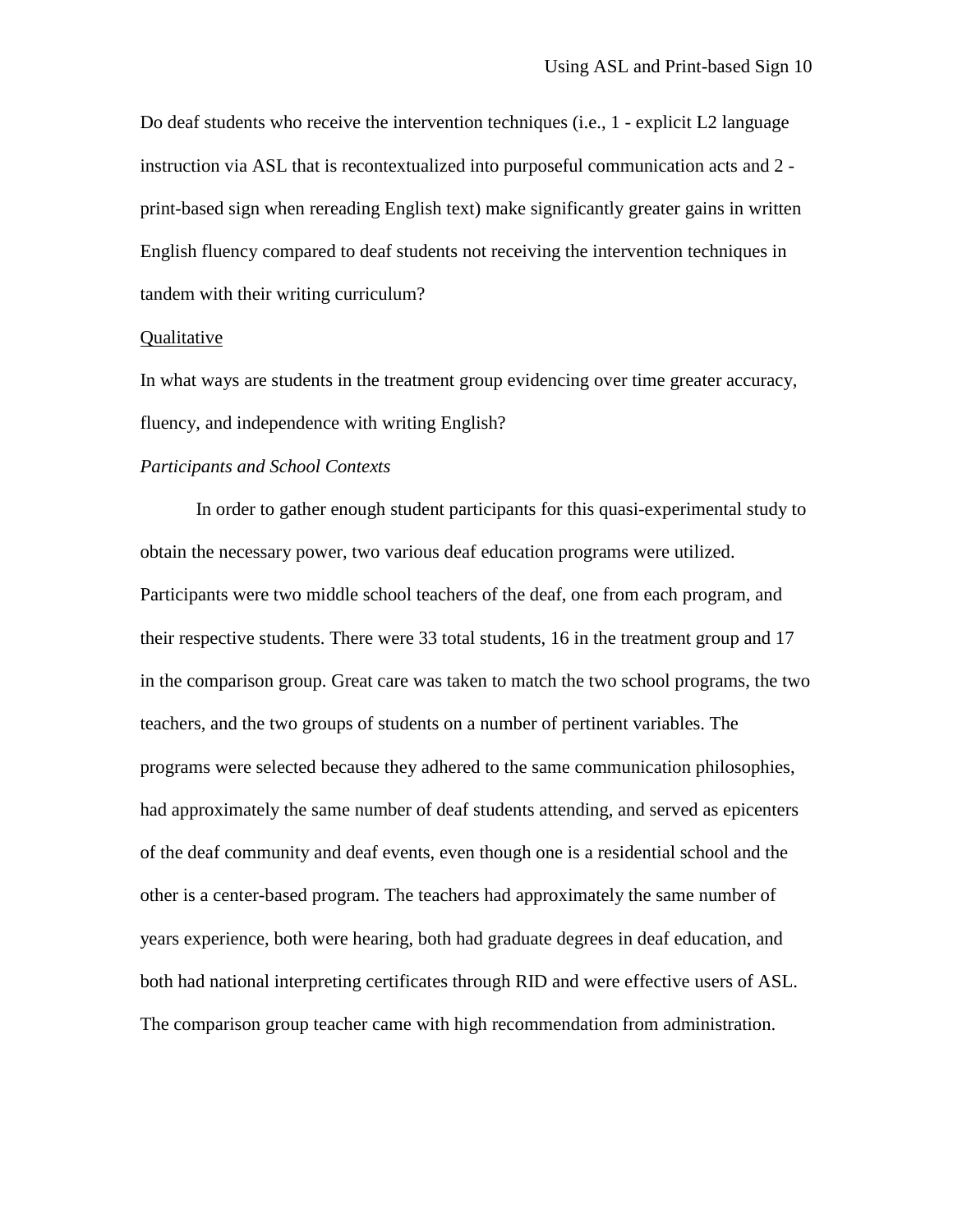Regarding student comparability, there were no significant differences found for age (*M*=12), hearing loss (*M*=93dB), or pretest reading levels (*M*=2.77).

Both the treatment and comparison groups were comprised of three instructional classes: high, mid, and low. Students in each of these two programs were placed according to their language and literacy levels. The students in the high-achieving classes at each site were reading at or slightly behind the level of their hearing peers. The students in the mid-achieving classes at each site were at a literacy level approximately 3- 5 years behind their hearing peers. The students in the low-achieving classes at each site exhibited severe language delays in L1 development and were achieving at beginning literacy levels.

#### *Procedure*

 $\overline{a}$ 

During an 8-week period, the students in the treatment group were exposed to intervention techniques while students in the comparison group continued with their classroom writing instruction. The treatment teacher guided the collaborative construction of two report papers during the intervention period. Students in the treatment group and comparison group had equal amounts of instructional time. Within the treatment group, there was great variability among students and, therefore, the instruction was implemented differently in the high, mid, and low-achieving classes. The intervention was responsive to students' prior knowledge, both conceptual and linguistic. Likewise, the instruction in the comparison classrooms varied according to ability levels.

*Instruction in the treatment classroom.* The instruction utilized in the treatment group, called Strategic and Interactive Writing Instruction  $(SIWI)^1$ , involved students and teacher working collaboratively to generate, revise, and publish pieces of text. The

<sup>&</sup>lt;sup>1</sup> For a more detailed description of SIWI, see Wolbers (2009).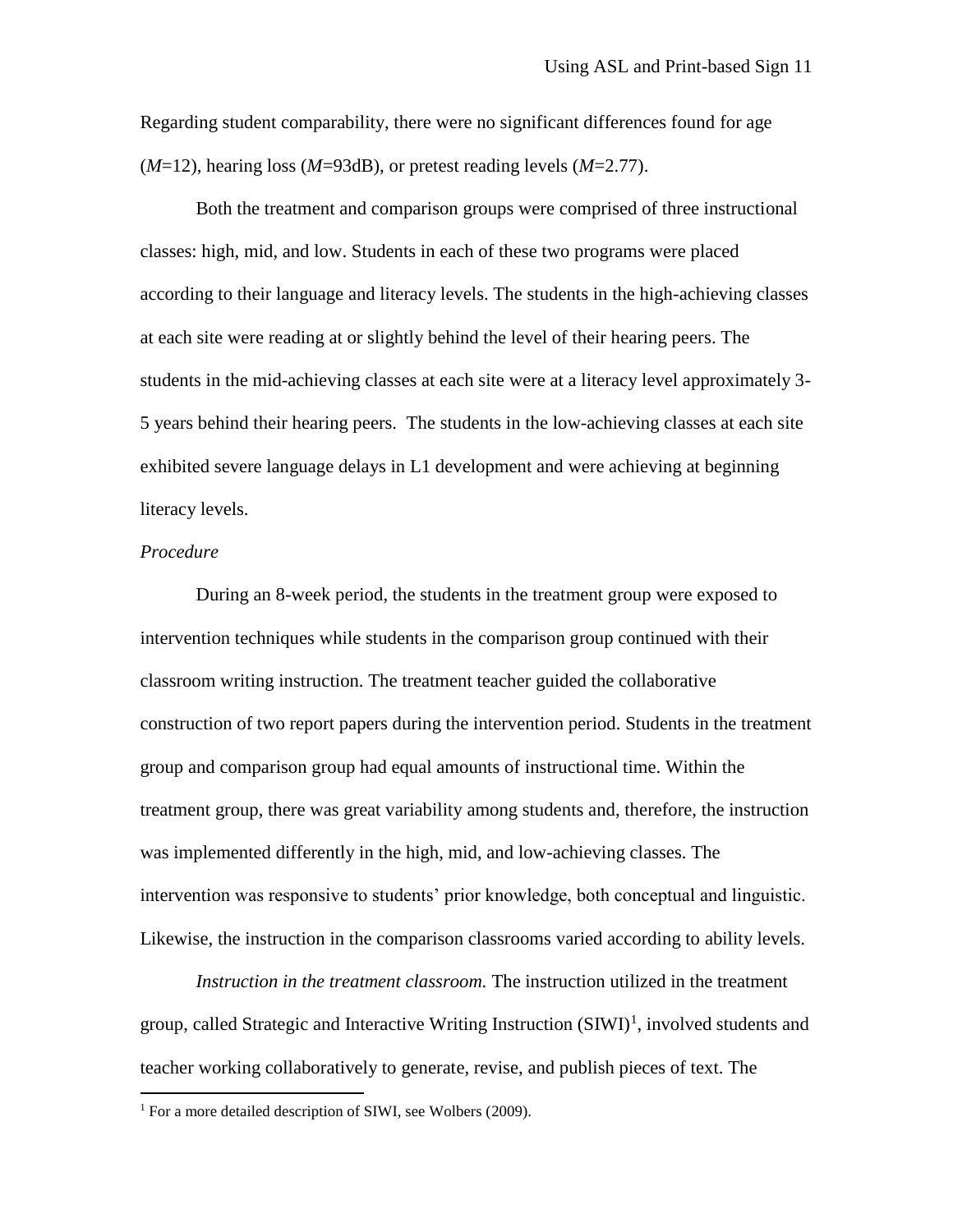particular students in this study, as identified by their teacher, needed to learn how to write report papers or expository pieces of text. During the SIWI intervention, students co-constructed two expository texts for preselected and authentic audiences. At the beginning of the intervention, the instruction was substantially guided with the teacher utilizing modeling, explanation and thinking aloud strategies. Over time, students appropriated the higher-level (e.g., organization, structure) and lower-level (e.g., English syntax, spelling) writing skills that were needed and assumed greater independence over their writing and thinking. Of particular interest to this paper are SIWI methods meant to increase explicit knowledge and implicit competence of English.

SIWI is comprised of two main components that were present on all days of the intervention; these components include (1) strategic instruction rooted in cognitive theories of composing and (2) interactive instruction which is based on sociocultural theories of teaching and learning. The instruction was strategic in the sense that students were explicitly taught to follow the processes of expert writers. The mnemonic POSTER (plan, organize, scribe, translate, edit, revise) was used to prompt students to engage in writing behaviors of those more knowledgeable. Students each had their own individual POSTER cue cards that had questions, prompts and visual scaffolds for those writing actions to be accomplished during each sub-process. For instance, "plan" encouraged students to think of audience, purpose and what they already know on the topic. Students came to appropriate these strategies over time and no longer needed the prompts or cue cards. For the purpose of editing and revising, students repeatedly read through the constructed text as a group. When students read the text, they used *print-based sign*.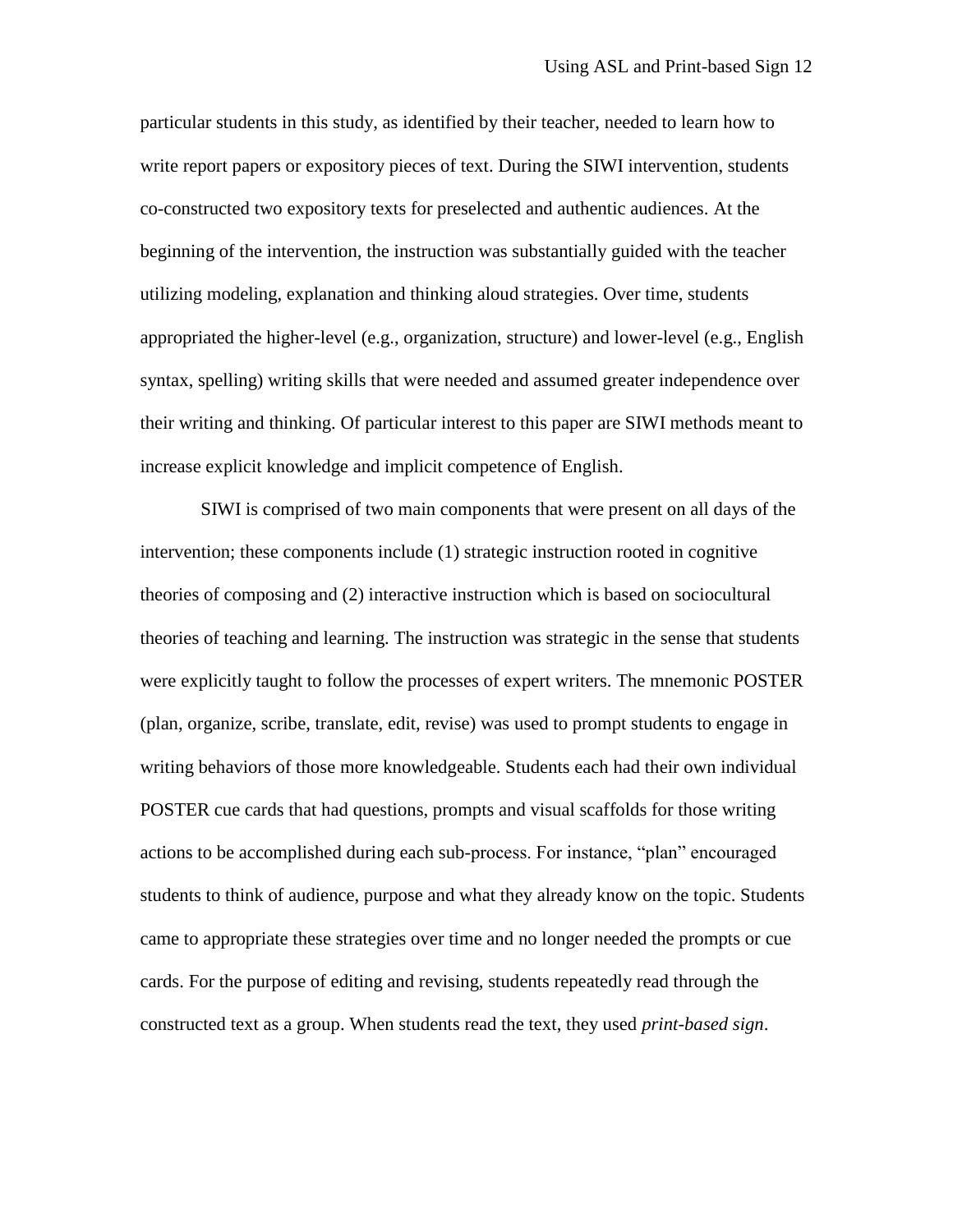Print-based sign is a nuanced and complex way of signing because it calls for students to pay attention to the exact written English and express the corresponding meaning through a manual/ visual mode. While reading, the teacher uses one hand to point to the printed text and one hand to sign, or she points to the word/s first and then signs. Many students also prefer to voice or move their mouths to replicate the words they are reading. Every attempt is made to represent visually all the English while avoiding conceptual inaccuracies. This entails fingerspelling words that do not have meaningful equivalents. Also, because of the lack of one to one correspondence between languages, it involves, at times, signing one word that equates to more than one written word or signing multiple words that equate to one word in text. The teacher references and points to the text; therefore, the signing is always supported with the English printed word. While such a method is deemed too cumbersome for the purpose of communication, it is a way of practicing English visually and manually while retaining the full complexity. Additionally, since the text during writing was generated by the students based on their own ideas, the English as input was comprehensible and meaningful.

The SIWI instruction was interactive in the sense that students shared ideas, brainstormed by building on each other's ideas, and cooperatively discussed and determined all writing actions. The teacher would "step-in" (Englert & Dunsmore, 2002) to provide guidance, model, scaffold, or think aloud if students struggled with how to proceed. The teacher would "step-out" when students demonstrated independence and control over the decision-making. Oftentimes, students were engaged in higher-level thinking skills such as problem solving, explaining, evaluating, justifying, and reasoning.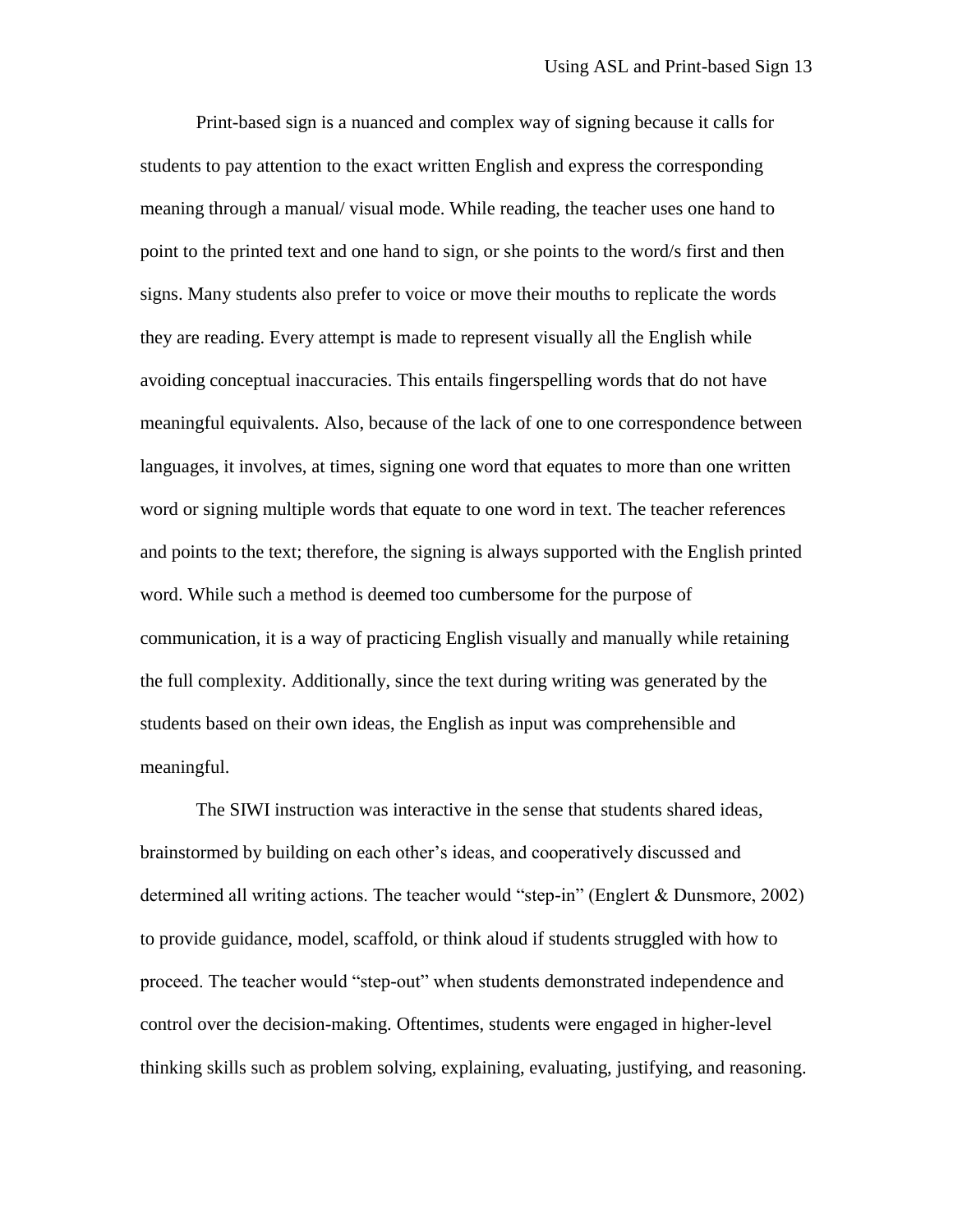When students interacted with each other and discussed how to accomplish something in their writing, they chose to use ASL.

There were four additional and minor SIWI components. These included the use of (1) examples/models and non-examples, (2) visual scaffolds, (3) explicit grammar lessons that were later recontextualized back into authentic writing, and (4) metalinguistic knowledge building (e.g., distinguishing and comparing ASL and English constructions). Whereas the first two of these components were applied mainly in support of students' higher-order composing abilities (e.g., use of text structure, organization, coherence) and unrelated to this particular study, the latter two are relevant for they involve explicit instruction of the L2 through the primary language of ASL.

Instructional components suspected to play a large role in students' development of accuracy and fluency in English are: (a) the use of ASL during problem solving discussions of language, meaning making, and metalinguistic knowledge building conversations, and (b) the use of repeated readings of co-constructed text using printbased sign.

*Instructional variations by level.* At the start of the intervention, students in the high-achieving treatment group demonstrated an understanding that written English and ASL have distinct and distinguishable characteristics. Students--when discussing, problem solving, or meaning-making--would opt to use their primary language, ASL. For example, while students were co-constructing text about the Lincoln Memorial, one student explained to the others (using ASL) what "2<sup>nd</sup> inaugural address" means. On another occasion, one student questioned the organization of a paragraph, saying that it just does not flow. He recommended switching a couple sentences so ideas fit better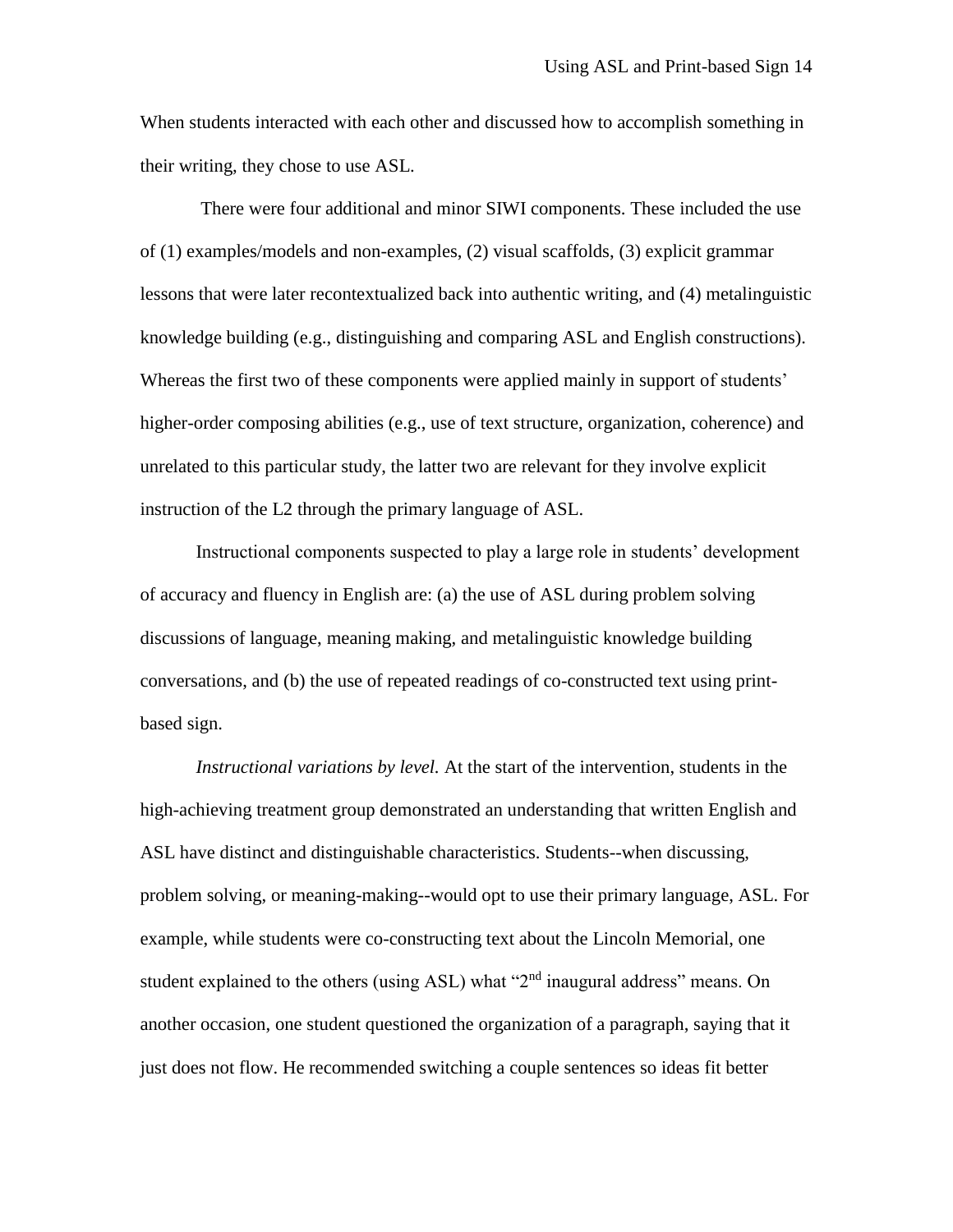together. The student used ASL to convey his reasoning to the other students. At the same time, students of this high-achieving class could recognize situations that called for using English. When students offered ideas to be added to the collaborative text, they used English-based sign to relay the expression with as much English accuracy as possible. This was not a prompted action; rather, students automatically made the switch to contact sign when writing. Although students' expressions in contact sign were lacking in English grammatical complexity and precision, they were close enough approximations of English that they could be written and subsequently revised, reworked, or further complicated. One of the objectives for these students was that they develop an internalized repertoire of English that is more complex than their current version. The approach taken with this group was to provide explicit instruction of English constructions and to practice English in its fully complex form within the context of purposeful composing. The teacher determined which grammatical aspects needed indepth focus, based on students' readiness at the moment. If the grammatical problems that surfaced were beyond explanation or too far beyond students' current levels of understanding, the teacher would model the correction to the text and briefly explain or think aloud. Students would repeatedly read through the constructed text with the teacher using print-based sign.

The instructional approach taken with this first group can be illustrated with an example. On one day, a student wanted to add his idea to the group's text about Washington, D.C. He switched to English-base sign, utilizing his English competence. He fingerspelled some words and also used some artificial signs for functional words (e.g., the, is) that are not typically neccessary in ASL. He said, "Lincoln memorial is the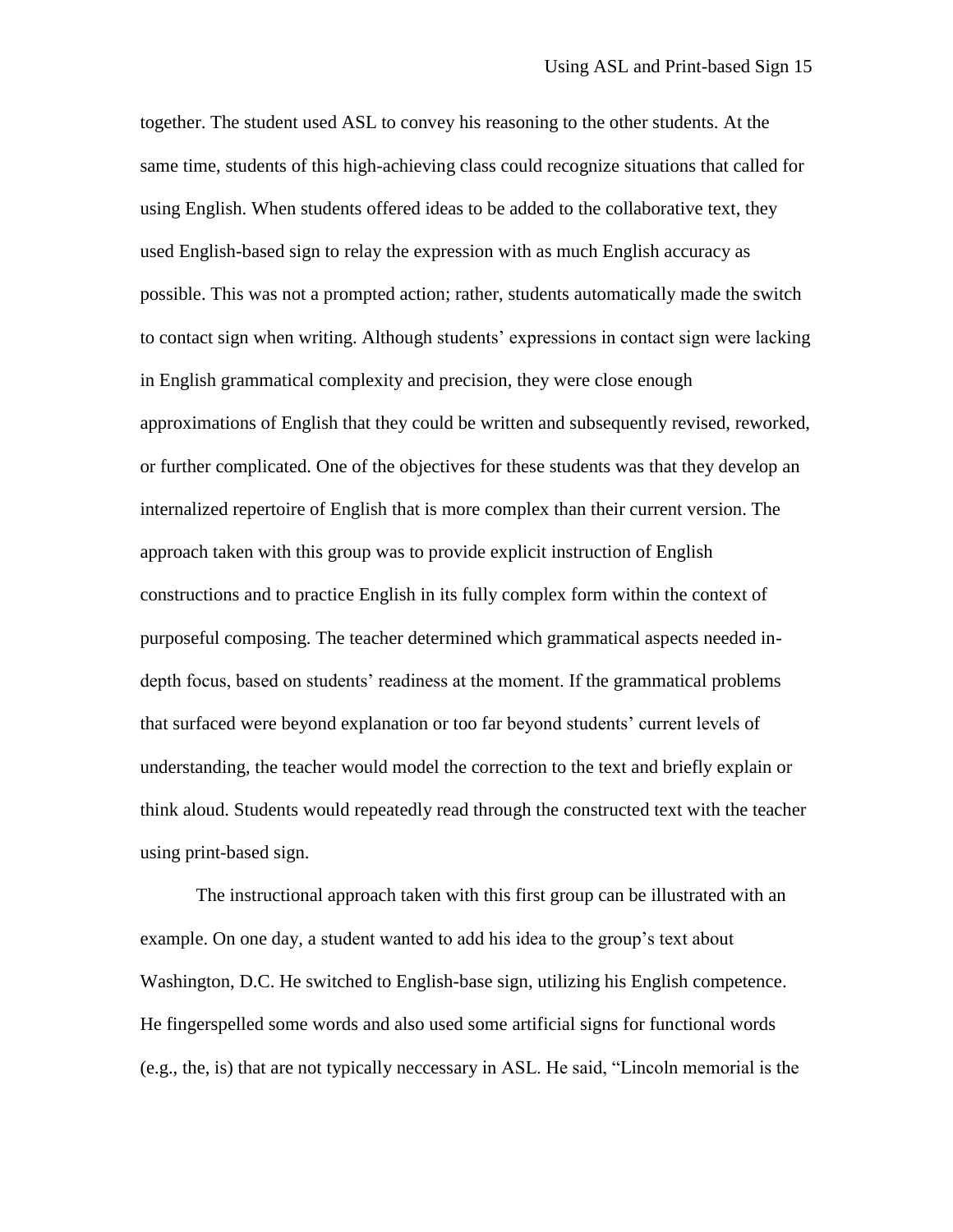place to honor Lincoln for freeing the slave and make America united." He spelled the words "freeing" and "united". Although he could utilize ASL signs that relay the appropriate concepts and meanings of these words, he wanted these exact English words with the exact spelling. There is a sign in ASL that carries the concept of "free/freedom/frees", but the morphemic ending of "ing" is a construction that is specific to English. Now this contribution was a close enough approximation of English that it was added to the text but then underwent a round of revisions. The students collaboratively worked through the revisions with the teacher's guidance, adding "the" to the beginning of the sentence, changing "make" to "making" and making "slave" plural by adding "s". They noticed the latter two mistakes on their own, discussed the applicable English grammatical rules, and agreed it was necessary to revise those areas.

In the case of adding "the" before "Lincoln Memorial," the students needed to be prompted by the teacher that there was a problem. She took the opportunity to teach a brief and explicit mini-lesson on the use of articles. She created a visual scaffold (see Table 1) for students to determine which article, if any, was necessary before the noun in question. After the short lesson, the chart was placed on the wall in the collaborative writing area. Students used this tool to support their application of the rule to the sentence they recently constructed. (Charts like these stayed on the wall until students had appropriated the knowledge and could independently select determiners.) To complete this portion of the lesson, the class, using print-based sign, reread the grammatically accurate sentence together.

The mid-achieving group of students used ASL as their L1 just as the first group but did not have a natural inclination to switch to English-based sign when writing. Two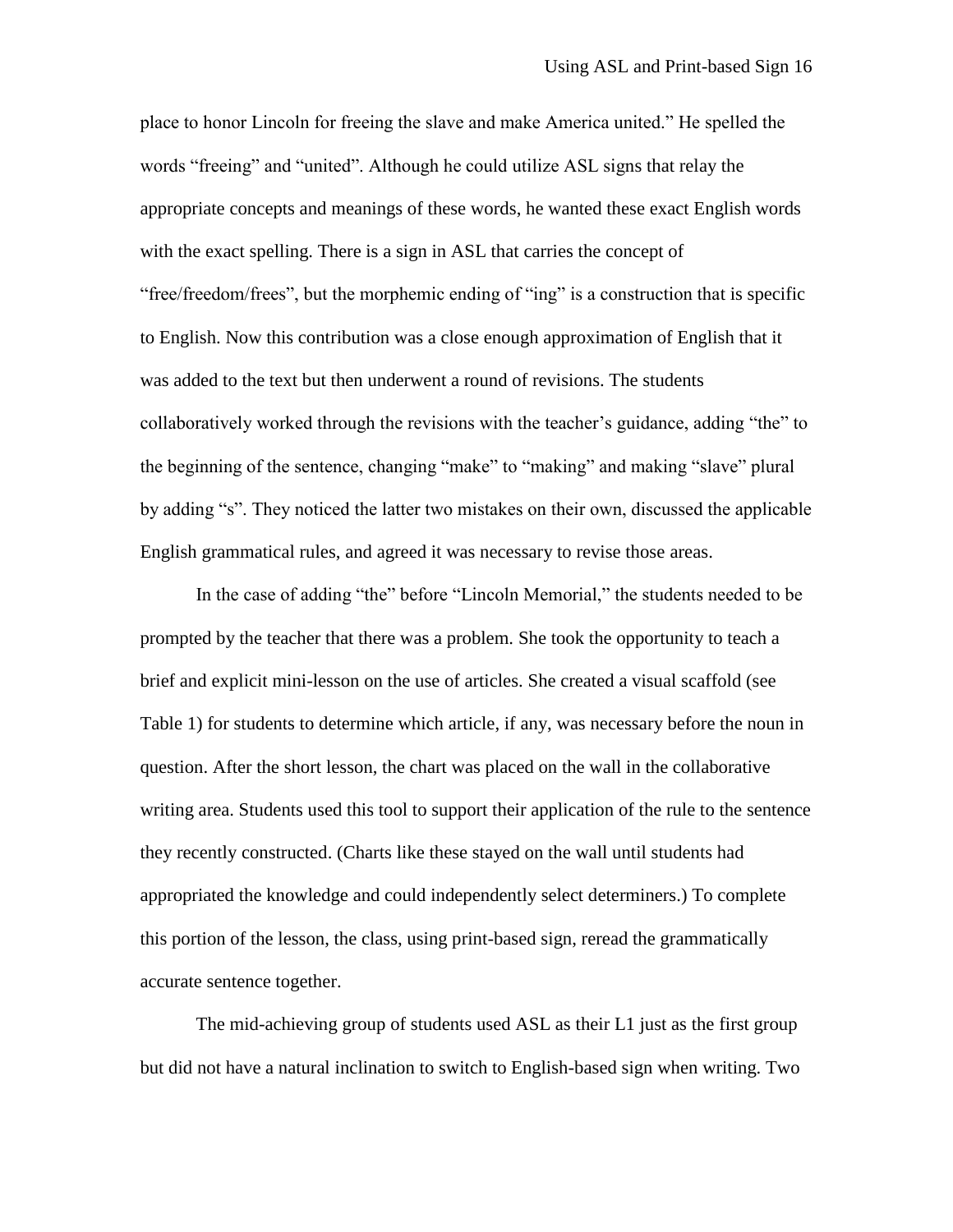students of the group did exhibit more metalinguistic knowledge than the others and were more likely to code-switch or attempt to code-switch to English, adding function words and morphemes, although sometimes in the wrong way. In the mid-achieving group, students' writing commonly consisted of ASL-like productions, which would indicate that students either did not recognize English as a separate language or they had not yet developed even a simplified internal representation of English. For example, one student wrote, "Sometime that problem solve it" which resembles ASL's topic-comment structure. Another student wrote, "Night yesterday buy movie DVD" which is exactly how the expression is signed. "Night yesterday" meaning "last night" serves as a time marker of the past in ASL. As such, there is no need to change the verb tense since the time marker is in place. As Durgunoglu (1997) observes, persons may attempt to apply their L1 grammar when engaged in L2 language or literacy activities; this may continue until new and distinct parameters are in place for the L2.

The mid-achieving class was exposed to a metalinguistic knowledge building strategy in addition to employing the techniques used with the high-achieving class. When students offered ideas to add to the written text, the teacher frequently asked, "Is that expression more like ASL or more like English and why?" This question prompted students, with guidance, to think about and discuss the structural differences, and it also encouraged them to attempt some translation as time went on. Much instructional time with this group was spent discussing ways of transforming a visually and spatially expressed idea into a linear English statement. Therefore, another recurrent question posed by the teacher was, "How can we change that ASL expression into something that is more like English?" When the teacher asked this question, she used an ASL thinkpad.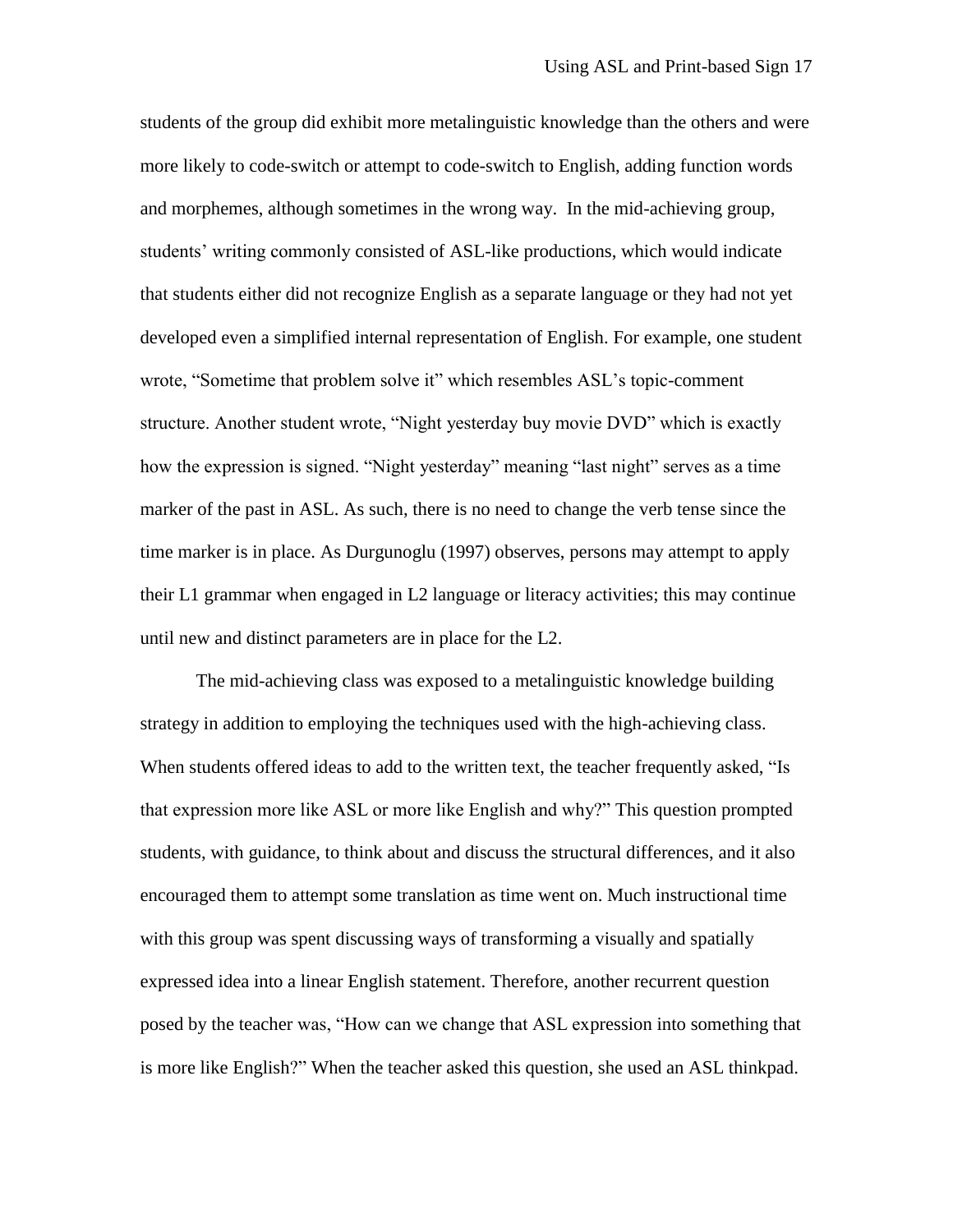The thinkpad is a separate writing space that allowed the teacher to capture ASL expressions through glossing, drawing, or listing of key signs. Capturing ASL expressions helped students to remember the original expression while discussing translation approaches. Translation conversations were carried out primarily in ASL.

The low-achieving treatment group of students consisted mostly of students with minimal language development in an L1. Two students had more of an ability to express themselves through ASL than the others. However, even though the language of these students was slightly more advanced, behavior problems were a consistent challenge for the teacher. These students were not achieving or demonstrating learning. Three other students were recent transfers from other school programs and exhibited severe language delays. These students had little to no sign ability when first arriving at the school and little to no intelligible speech. A final student had more residual hearing and intelligible speech than the others but still exhibited many gaps in her oral competency that likely served as barriers to reading and writing. Since joining the signing program, she had been increasingly developing and using sign to express herself; however, she utilized it mainly to support her speech. At pre-test, the writing samples of students in the low-achieving group consisted of a few sentences that mainly did not make sense to the reader. For example, one student wrote, "I want be need do know", and a second student wrote, "My is my dad how ball."

With the low-achieving group, there was a continual attempt to engage students in interactions using ASL to further develop the L1; students needed a fully accessible language through which they could express, understand, and mediate learning. Oftentimes, students relied on showing, drawing, gesturing, or acting out meaning instead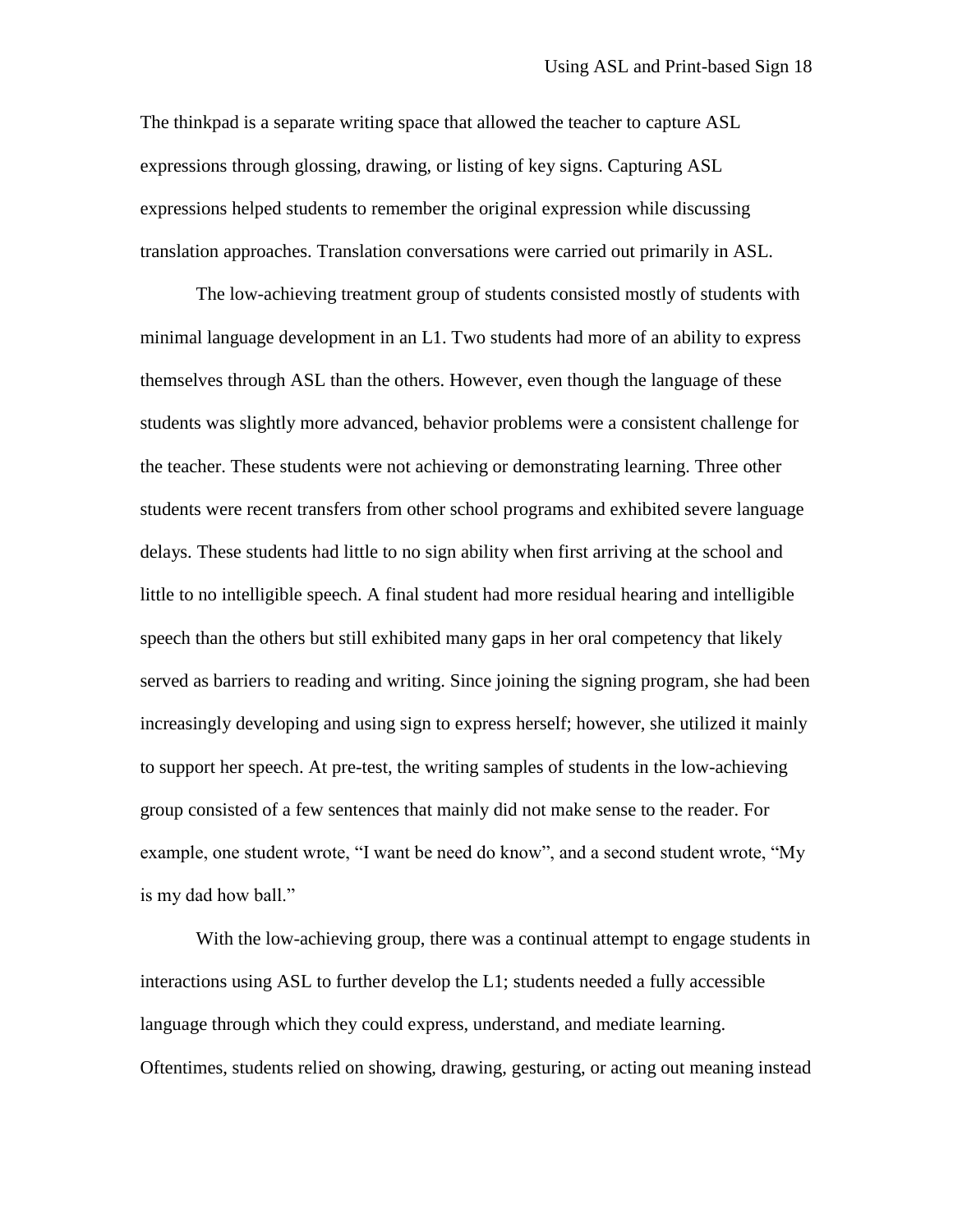of describing with language. The first objective was always to ensure students shared meaning of the associated language. The teacher would often ask students if they understood what was expressed and whether they were able to repeat the message in their own words. Asking students about their understanding was a quick comprehension check to ensure students were monitoring their receptive skills and applying appropriate conversation strategies when they were not understanding. Through this process, meaning was obtained, and the teacher or other students would restate, summarize, or reconceptualize the expressions. This process allowed ASL learning to be contextualized and meaningful.

The low-achieving group of students faced substantial challenges in participating in the writing activity. The interactive format required students to express their ideas or questions, give attention to others, and build meaning with others through interweaving talk. This was no small task for students with minimal language skills and very little history with two-sided conversations. Students needed much guidance with conversation principles (i.e., expressing themselves clearly, looking at the speaker when she is talking, attempting to understand what she is saying, providing related responses, turn taking, asking questions when meaning is not clear). Students were not accustomed to watching and trying to understand others' contributions. They would talk directly to the teacher and disregard other students' comments. The teacher would remind them to handle one suggestion at a time and would redirect their attention to the original speaker for the missed comment to be repeated. Language commonly used by the teacher was, "That is a great suggestion, but she is not finished with her idea yet. Let's help her finish. Look what she is saying."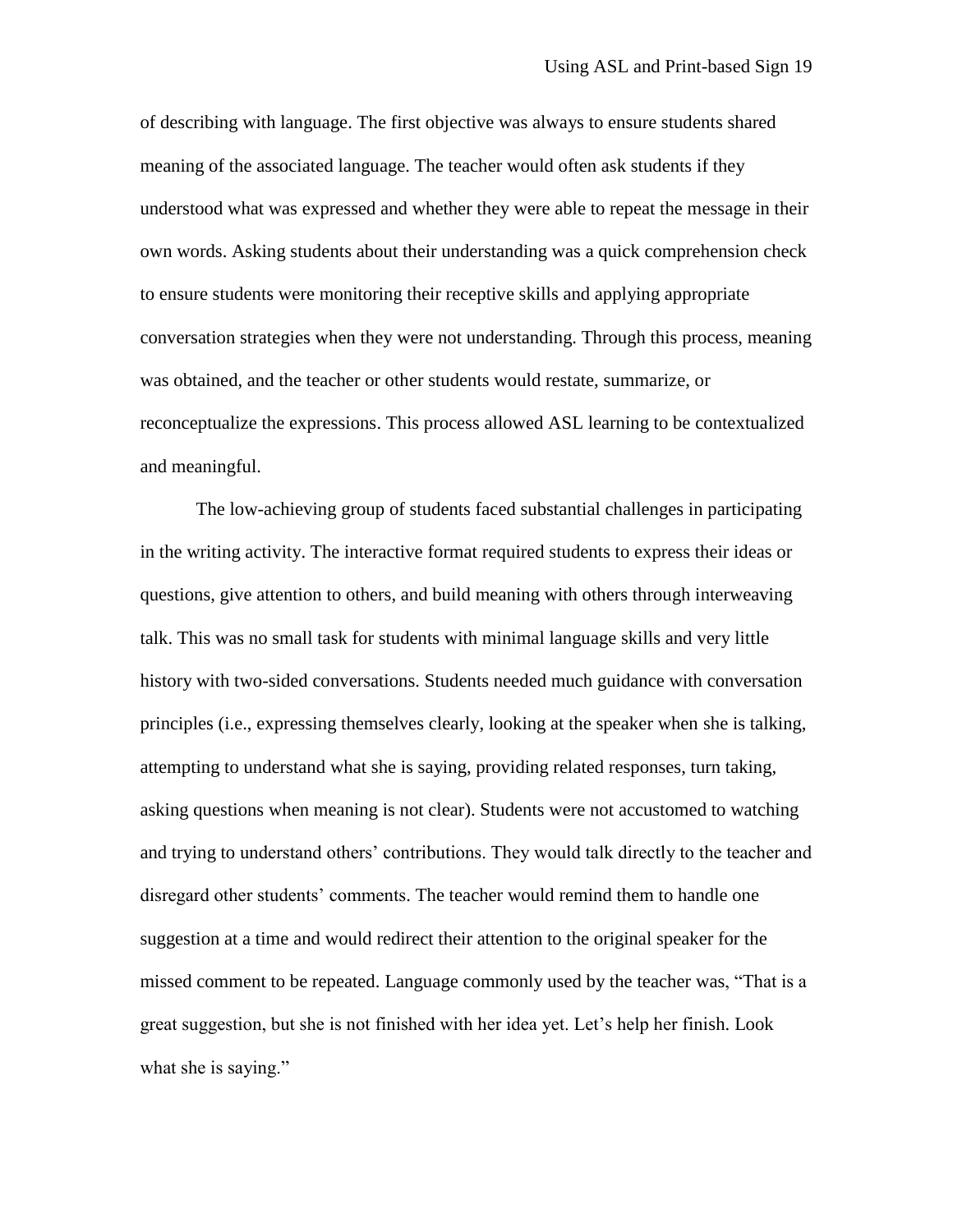Students helped each other build ideas through language. For example, one student offered an idea to add to the text, saying, "continue 40 years." The teacher repeated this idea and asked the group to help him create a more full idea. Students had to address the questions, "Who are we talking about? 40 years of what?" The students worked together to construct a more complete idea. They collectively produced, "3 stooges continue 40 years, start performing 1930s". This idea was indeed more complete and was placed on the ASL thinkpad for translation.

During class, ASL and English were clearly identified as having distinct uses and characteristics. Because understanding was first achieved using ASL and gesture, almost all of the students' contributions to the text were first housed on the ASL thinkpad. The class then went through a process similar to that used with the mid-achieving class whereby they talked through the translation of the ideas from ASL to English. Just as students in the mid-achieving class needed to figure out the English words that matched the signs they knew (e.g., "shift the controller"), so did the students in the low-achieving class. When the class would finish translating an idea, the idea was checked off on the ASL thinkpad. For this class, there was much emphasis on simple sentence construction—sentences had to contain subject (who or what) and a verb (do-what).

*Instruction in the comparison classrooms.* The high-achieving class of students in the comparison group was reading literature and novels at grade level. On a daily basis, students would read from leveled books and respond in writing to questions about the reading. They also received explicit English grammar instruction, did work from a grammar textbook, wrote journals, and spent time on vocabulary-building activities. In comparison to the other classes, they completed more out-of-class reading and writing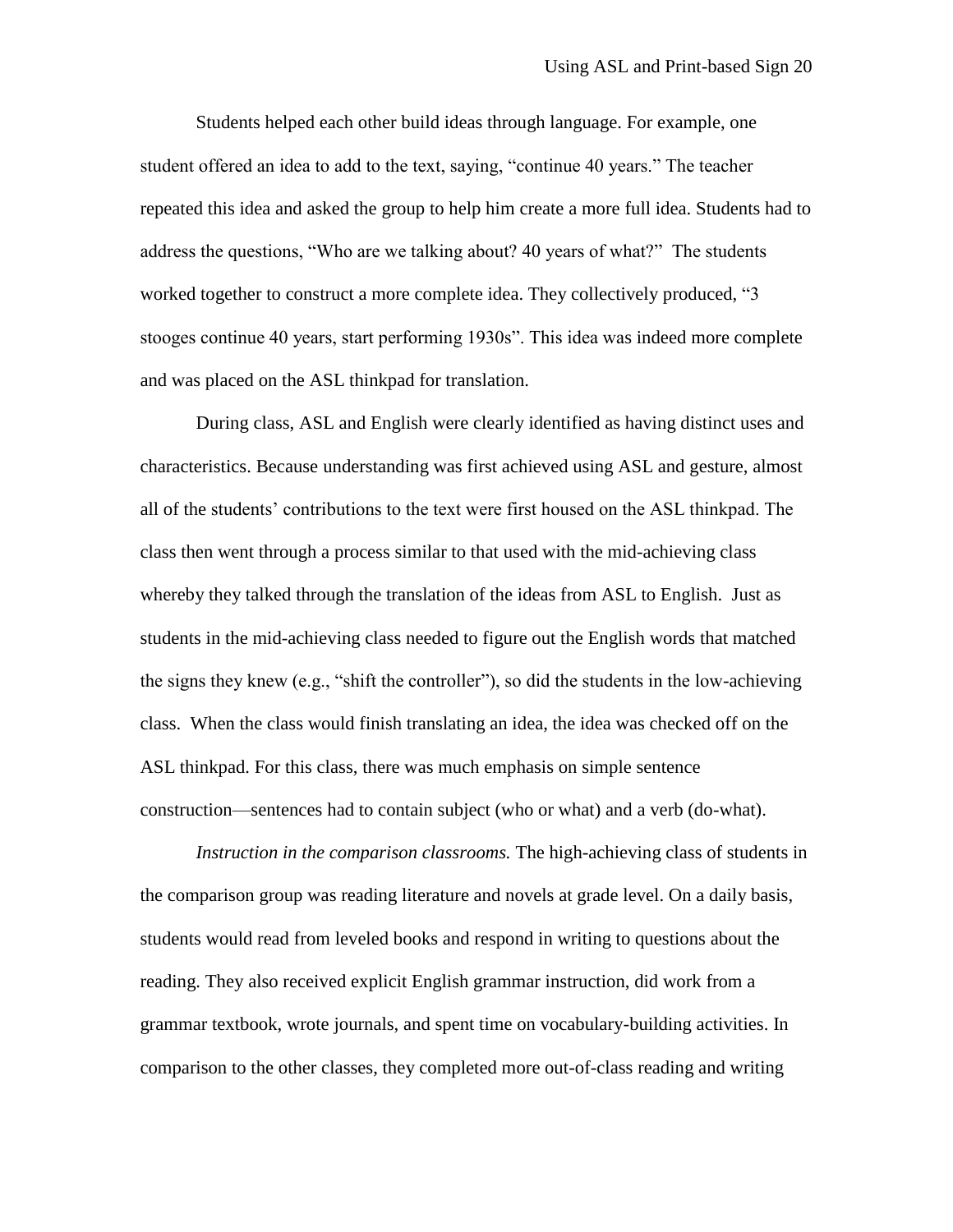assignments. And, they completed assignments at a level of greater sophistication than those assignments completed by the other classes. They also received instruction regarding idioms and multiple meaning words.

The second class of students, considered a mid-achieving group, spent more time on writing-related activities than on reading activities. Just as students in the first class read from leveled readers and responded in writing to questions, so did the students from the second class. Students in the second class were also matched with penpals at a different school; students in the second class wrote approximately 4 to 5 emails to their penpals with the understanding that they would eventually meet. The nature of this activity motivated students to write substantially longer text (i.e.,  $\frac{1}{2}$  page to  $\frac{3}{4}$  more with later emails as compared to beginning emails). After drafting their letters, students worked one on one with the teacher to discuss an agenda for revisions and edits. For this step, students utilized Microsoft Word "track changes" feature. Then, students prepared their final drafts. Students in this second class also received explicit English grammar instruction. Instruction began with a focus on parts of speech (i.e., nouns, verbs, adjectives, adverbs) and transitioned over time to the construction of sentences and paragraphs. Multimedia and hands-on activities were incorporated in grammar teaching (e.g. use of a smartboard to incorporate physical touch). On a regular basis, students also wrote in journals to open-ended prompts or to topics of their choice.

The third group of students, categorized as having low language and literacy skills, also engaged in penpal exchanges. Students read from leveled readers (fiction and non-fiction) and then responded to questions, oftentimes using writing to give short and extended responses or to complete comprehension worksheets. There was also much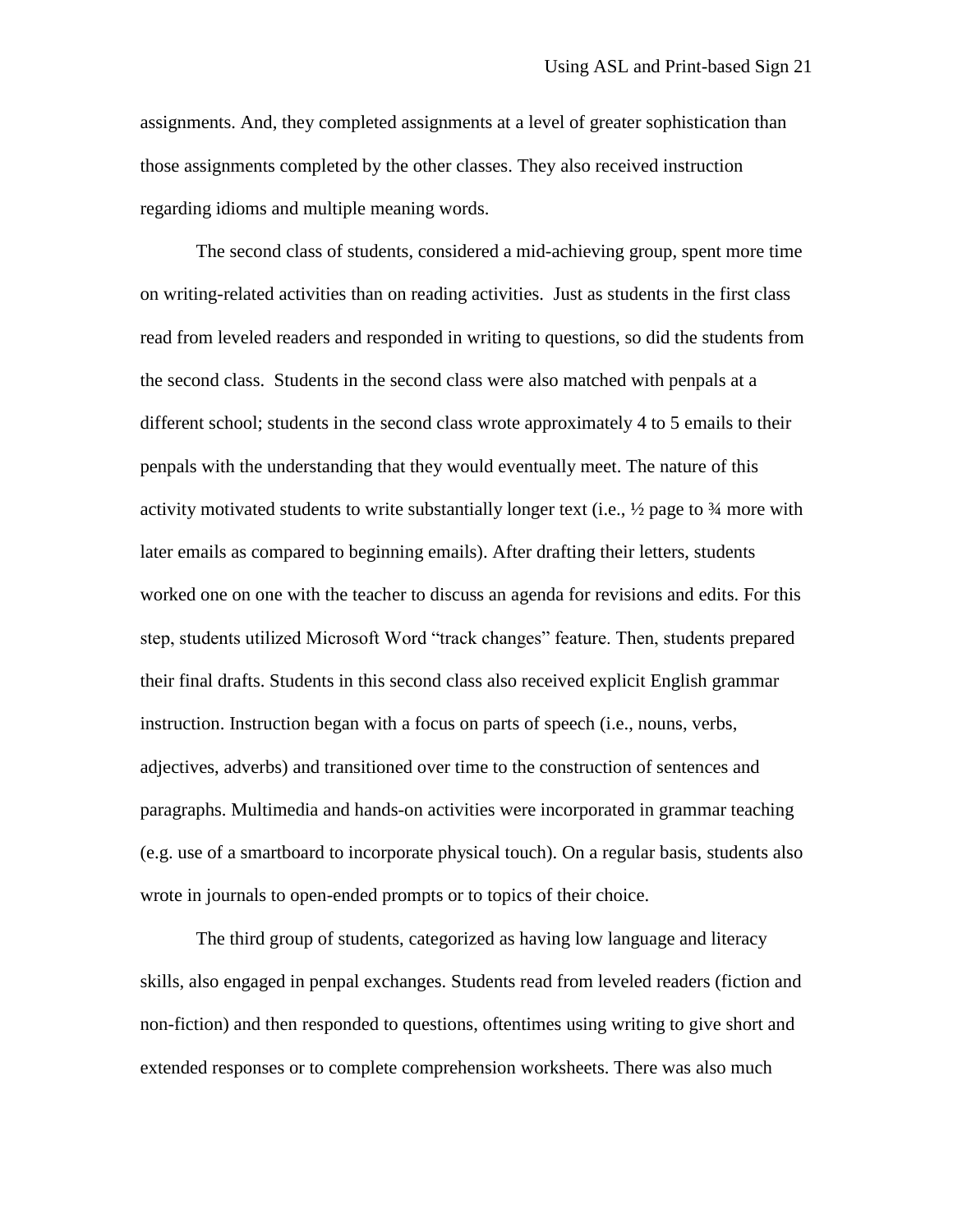attention given to vocabulary building. Students highlighted unfamiliar words while reading. Then, they participated in activities where they would learn and practice these new words (e.g., vocabulary bingo). Lastly, students practiced retelling and sharing text in ASL, thereby building literacy connections with the dual languages present in the classroom.

#### *Sources of Data*

Writing samples were collected from all students prior to and after the intervention period to evaluate the differences in length of text as determined by the number of words. The writing prompts were created to mirror some state standardized assessments. These can be viewed in Appendix A. The two prompts were counterbalanced to reduce any impact based on the prompt itself. All students were provided the prompt on paper but were also provided interpretation (via ASL) of the prompt as many times as they wanted. Students competed their writing during a period of approximately 30 minutes.

Additionally, videotaped observations were made in the treatment classes every fourth lesson over an eight-week period. The videotapes were reviewed and analyzed for evidence of growing independence in students' ability to: distinguish and describe differences between ASL and English; code-switch from ASL to English-based sign; and discuss and utilize complex English grammar during the co-construction of text. Data from observations were supplemented with teacher reflections.

#### Analysis and Results

#### *Quantitative Findings*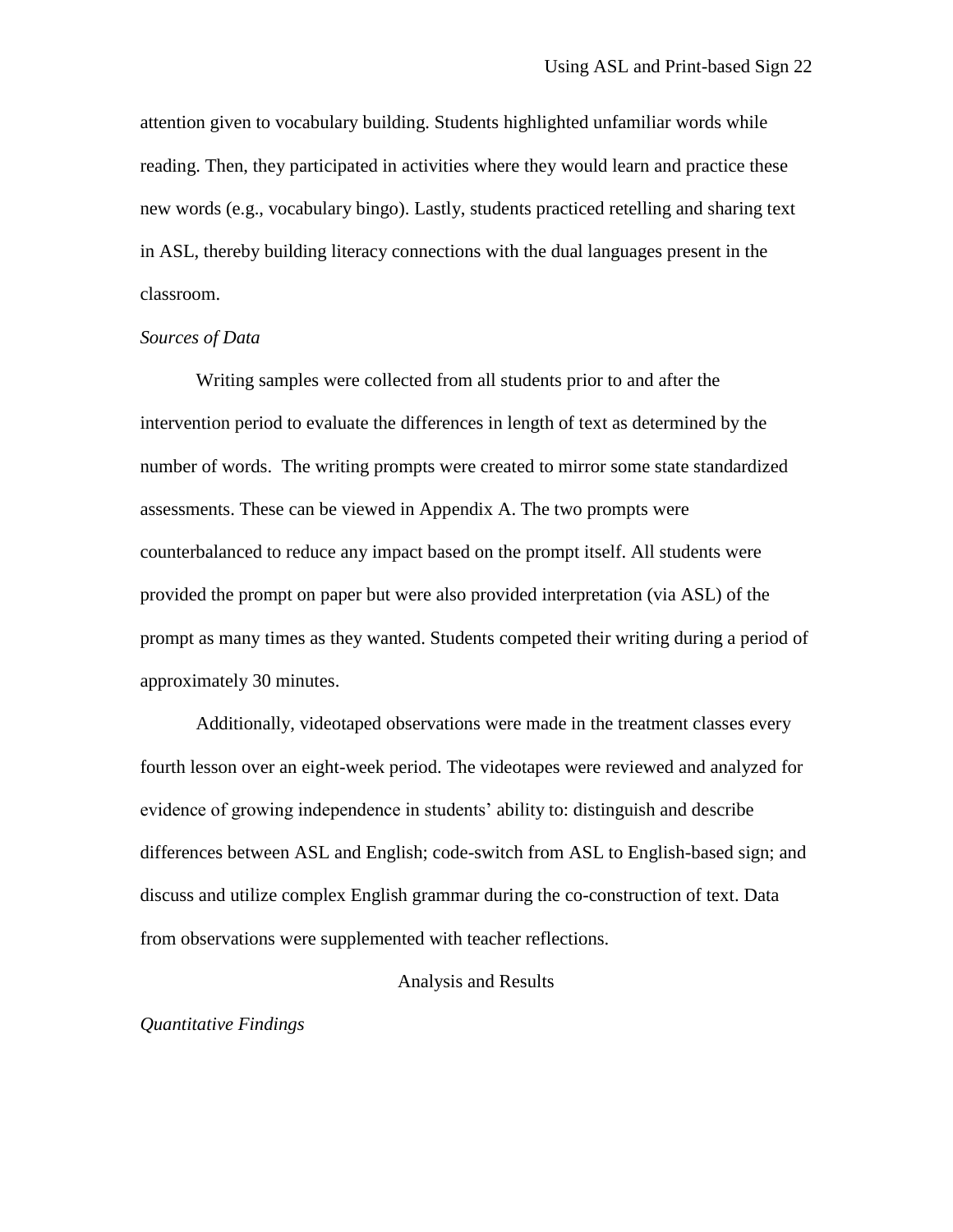An analysis of variance (ANOVA) was performed with length of text as the dependent variable. The univariate statistic indicated that length of composition was influenced by instruction,  $F(1,31) = 20.55$ ,  $p < .000$ , *partial-eta squared* = .40, d = 1.53. In the comparison group, the average number of words at pretest was 49. At posttest, the total word count was approximately the same at 42. The treatment group's word production, however, grew from an average of 35 total words on the pretest to an average of 81 words on the posttest. The low- and mid-achieving groups made the most drastic improvements from pretest to posttest; yet, all three classes in the treatment group wrote considerably longer papers at posttest. Results by class can be viewed in Table 2, and samples of student writing at pretest and posttest can be viewed in Appendix B.

#### *Qualitative Findings*

Qualitative data illustrate students' growing accuracy and fluency with English. Even though the high-achieving class in the treatment group was already utilizing their English knowledge and/or competence to construct text with relative ease near the beginning of the intervention, their writing exhibited slightly increased length by the end of the intervention. More important for the students in this group, however, was their growing independence with grammatical accuracy. Over time, the teacher recognized she had more of an ability to "step back" and allow students to collectively revise and edit previously taught constructions and grammar. Parallel improvements were noted in their independent writing as well. For example, the teacher had explicitly taught students in this group how and when to construct compound and complex sentences in their writing. They subsequently practiced embedding these more advanced sentences into the collaborative text during guided writing. On posttest, students, on average, had doubled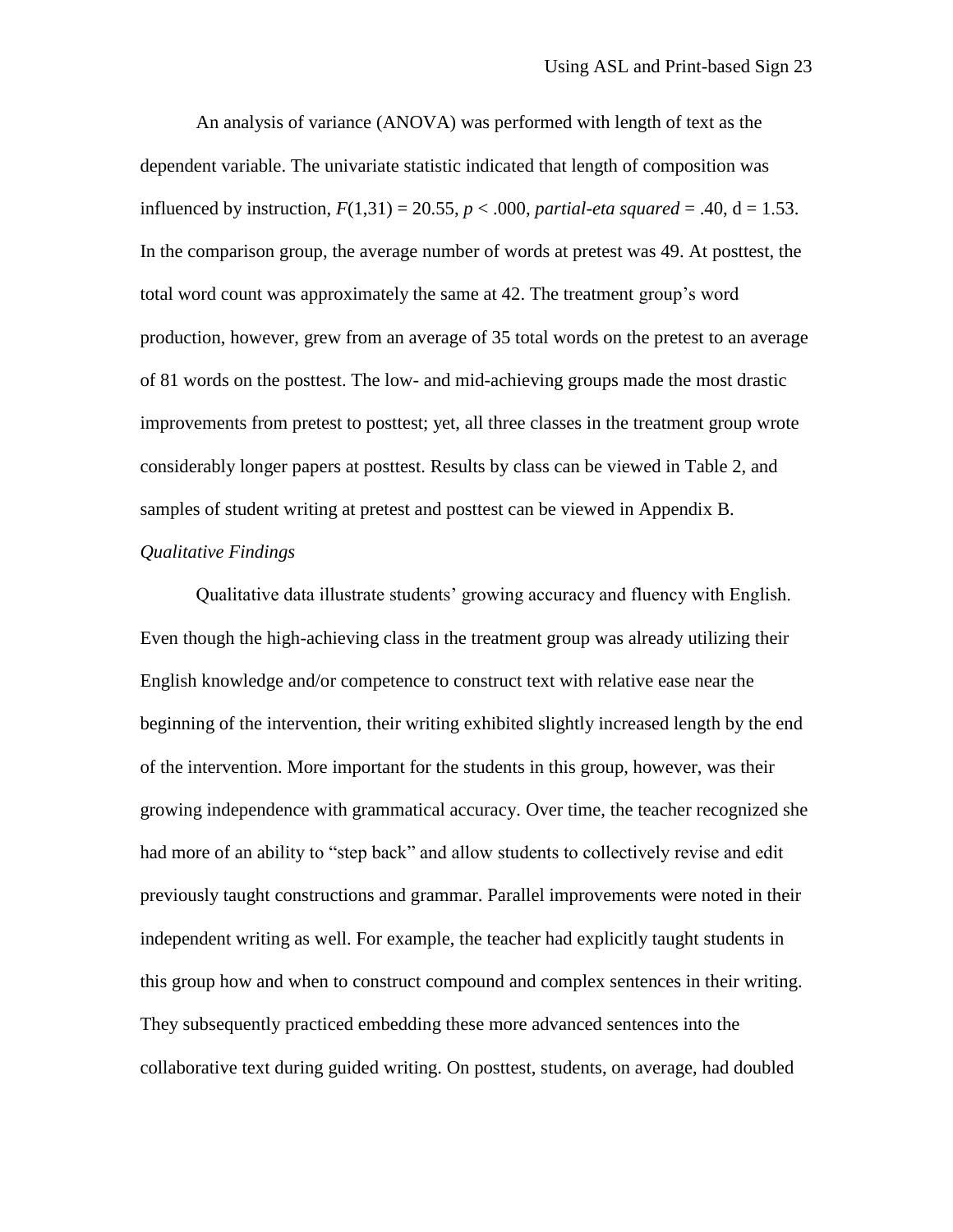their correct use of compound sentences as compared to pretests. Even more striking, students quadrupled their correct use of complex sentences.

The technique of building metalinguistic awareness was useful in helping students from the mid-achieving class distinguish ASL from English. They evidenced a growing abiltity to recognize language elements as ASL or English. By the end of the 8 week intervention period, students needed less prompting and guidance on how to talk about either of the languages. When ideas were up on the ASL thinkpad, students, as a group, became more able to apply translation techniques, moving the ASL to a close approximation of English. The two students that were already evidencing some codeswitching at the beginning of the study became more consistent and more accurate. Other students increased their use of English-based expressions during the co-construction of text, although with irregularity.

One additional observation of the ASL thinkpad is that students were more inclined to participate in the construction of text. The ASL thinkpad provided an "entry point" into writing that was not available to them before. It allowed students to be involved in generating ideas for the text even if they did not yet have English for the expression. Students learned that writing is a process of problem solving and revision, and that writing is not typically expressed on paper the first time perfectly. Rather, writers give attention to language and translation to determine appropriate and equivalent expressions that represent their ideas. Value is given to the process and thinking more than the product. The following classroom exchange demonstrates new ways of student involvement in the process of writing.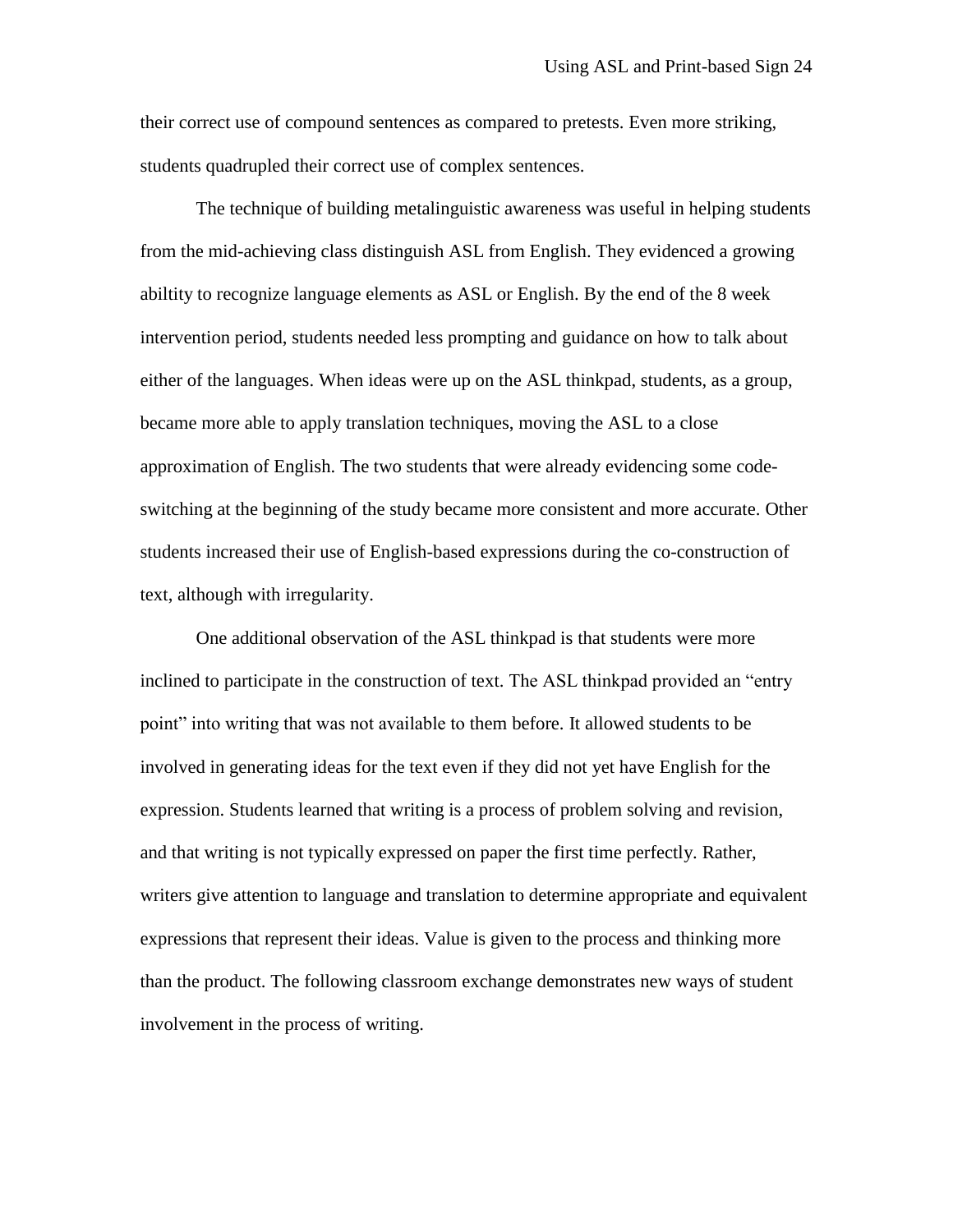One day while the students were writing together about an indoor water park, one student sat idle. The teacher looked directly at her and said, "OK, I would like to hear your ideas now. What do you think we should add to the text next?" The student appeared hesitant and unsure how to start. The teacher reminded her that she was most interested in the student's ideas and thinking and that the student could participate in English or ASL. After the student clarified that she could indeed use ASL, the student provided an idea for the paper. She described a gigantic hanging tank that gradually filled and tipped, dumping water on the people below. Her idea was expressed in rich ASL, complete with appropriate facial grammar, structure, and classifier (CL) use<sup>2</sup>. Using ASL gloss and classifier descriptors, I have attempted to capture some of her ASL expression on paper.

HAVE-LARGE-CL (c-shaped hands become the water tank that begins to tip)- WATER – CL (five fingered-hands become the water leaving the tank and moving downward) – PEOPLE – STAND CL (four fingered-hands downward become the people below) – CL (hands become water and cover person from head to toe)

Once the idea was captured on the ASL thinkpad, students worked together to determine equivalent English words and phrases that could help them express this idea in their paper. Through discussion, students were able to agree on "well of water," "dump," and "splash." The teacher prompted them to start their sentence with "there is," and students provided the rest (after some problem solving) in near English. The teacher then guided them through some final revisions, and they read through the text together using printbased sign. The ASL thinkpad provided students with a space for contributing to the

 $\overline{a}$ 

<sup>&</sup>lt;sup>2</sup> ASL classifiers are used to represent action as well as placement of persons or things (Schein & Stewart, 1999).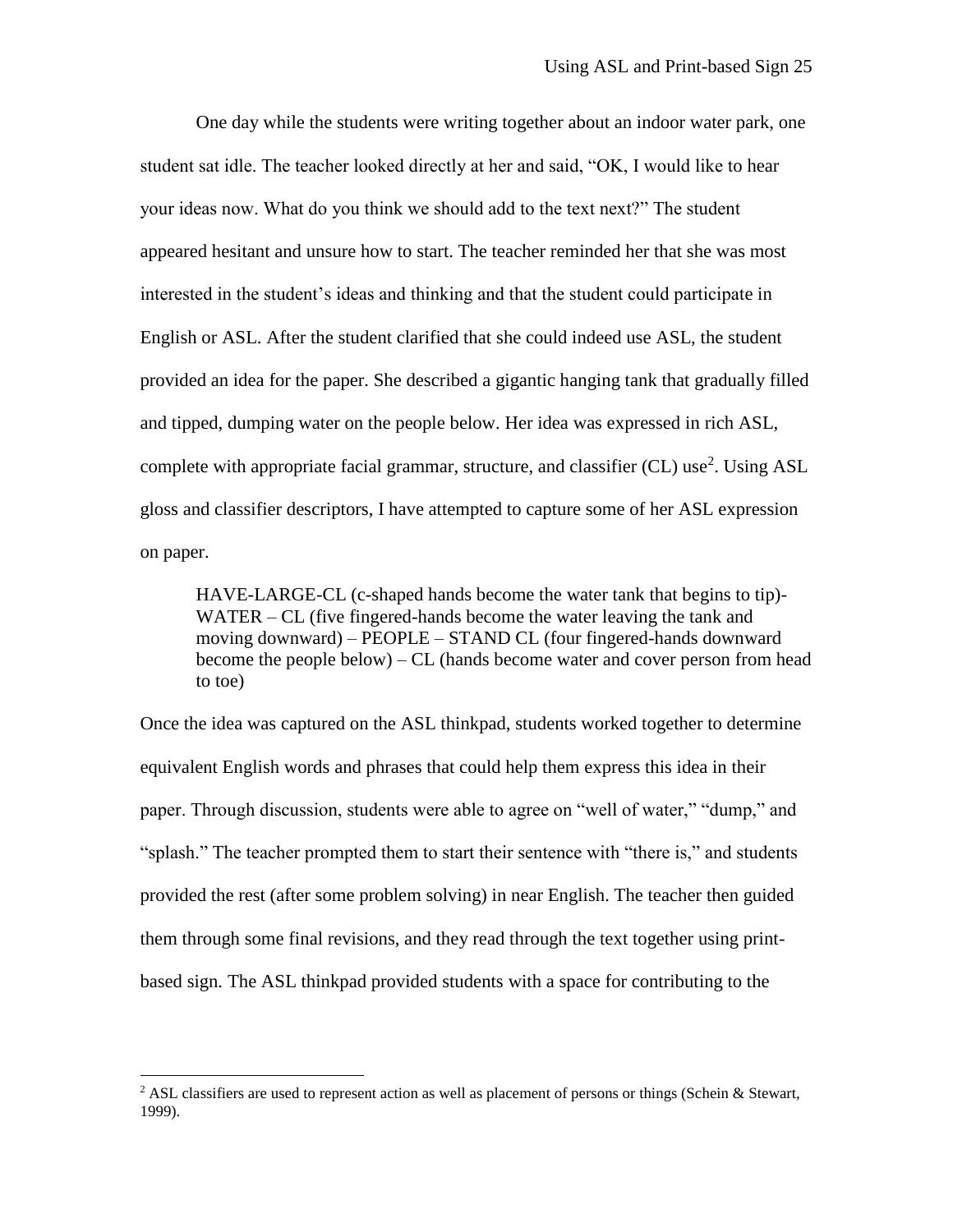collaborative writing and working with language translation, which may have encouraged an increase in ideas expressed by students during independent writing.

Students in the low-achieving treatment group showed development in their use of both ASL and English skills. By the end of the 8-week intervention, students were independently asking others to repeat missed or misunderstood communications. Without the teacher's prompting, they were actively trying to understand what others were saying. They attempted to work collaboratively, share ideas, build and interweave comments, and serve in positions of both expert and novice. Student involvement was very high from beginning to end, for student opinions and ideas were valued from the start. The students with additional disabilities and behavior challenges also were engaged and actively participated throughout.

Most importantly, the teacher gave students the time they needed to express themselves. Throughout the course of the intervention, students visibly became more able to express themselves using ASL and needed less language scaffolding and support from the teacher. In essence, students were growing in their ASL abilities while learning about writing and English. Near the end of the intervention, students were adept at offering ideas to the group in ASL, albeit using typically simple expressions. Others would ask questions and make sure they understood the expressed meaning. Students then reworked the ideas, adding to and complicating the ASL.

Similarly, students increased their knowledge of English. Notes were made on the ASL thinkpad to retain the ideas as they were expressed. Then, students discussed methods of translating their expression into a form of English. By the end of the intervention, students could create simple but complete sentences in English (i.e., having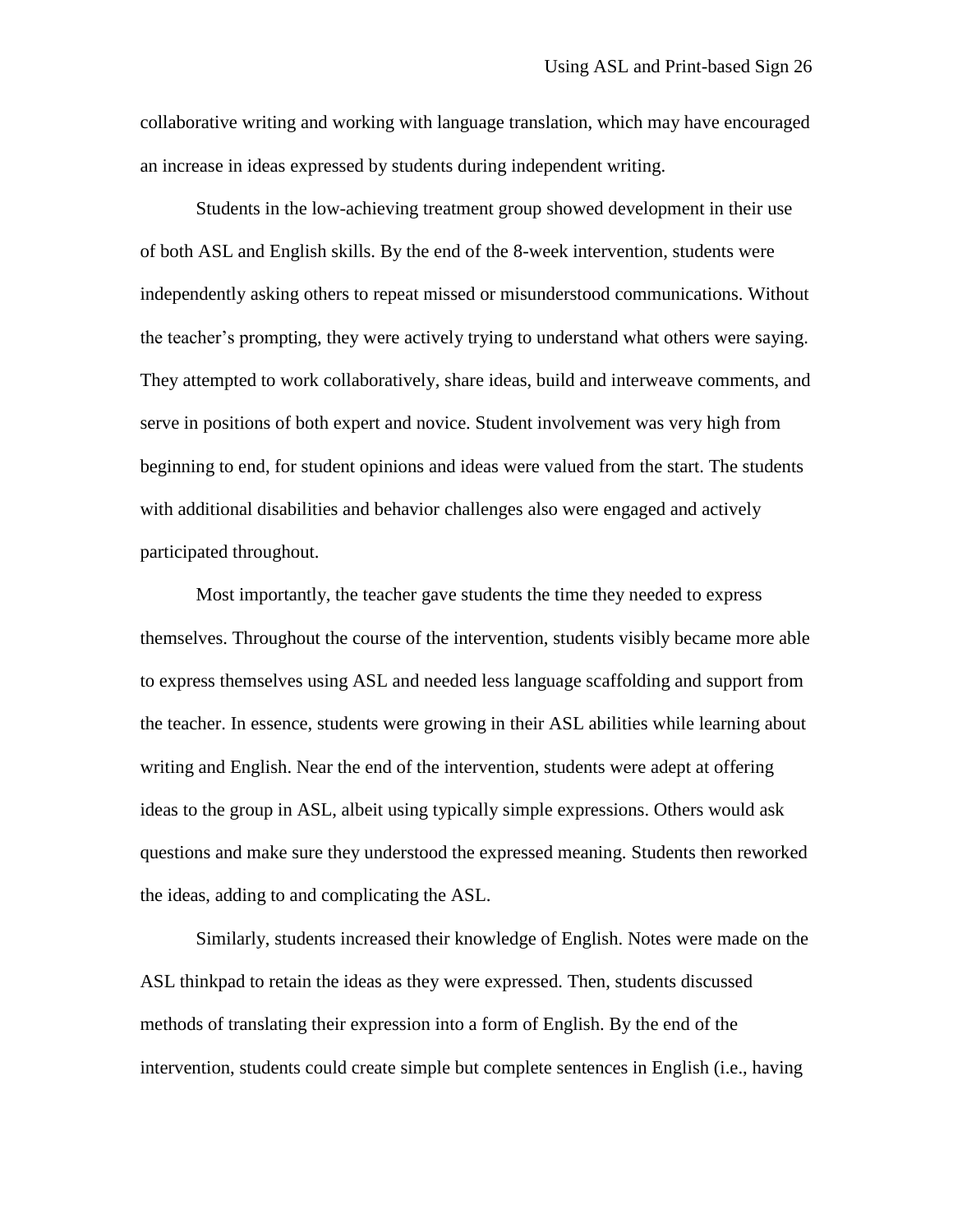a subject and a predicate), without the teacher stepping in much. The collaborative dialogue below represents students' growing awareness of how to construct an English sentence.

Here students are co-constructing an expository paper about The Three Stooges. One student raises his hand and offers an idea to be added to the text.

S1 (student1): Know made-up/create very very silly slap, slap, slap each other.

T (teacher; asking the class): Now is that more like ASL or more like English?

S2: English.

T: Why do you say it is English?

S2: He said who for his subject.

T: He said who? When did he do that?

S1: Oh.. hey.. I forgot. (attempts the expression again) Made-up silly silly three stooges

T: So now he says who.

S1: Hey three stooges silly silly slap slap slap each other.

T: OK, now do we have English?

S2: Verb verb he needs a verb.

T: Oh a verb.

S1: Is.

T: Is… that's a verb, three stooges is.

S2: And he can say comedy...slapstick comedy (looking at his resources in front of him).

T: Comedy, OK.

- S1: Slapstick three stooges comedy.
- T: Wait you forgot your verb.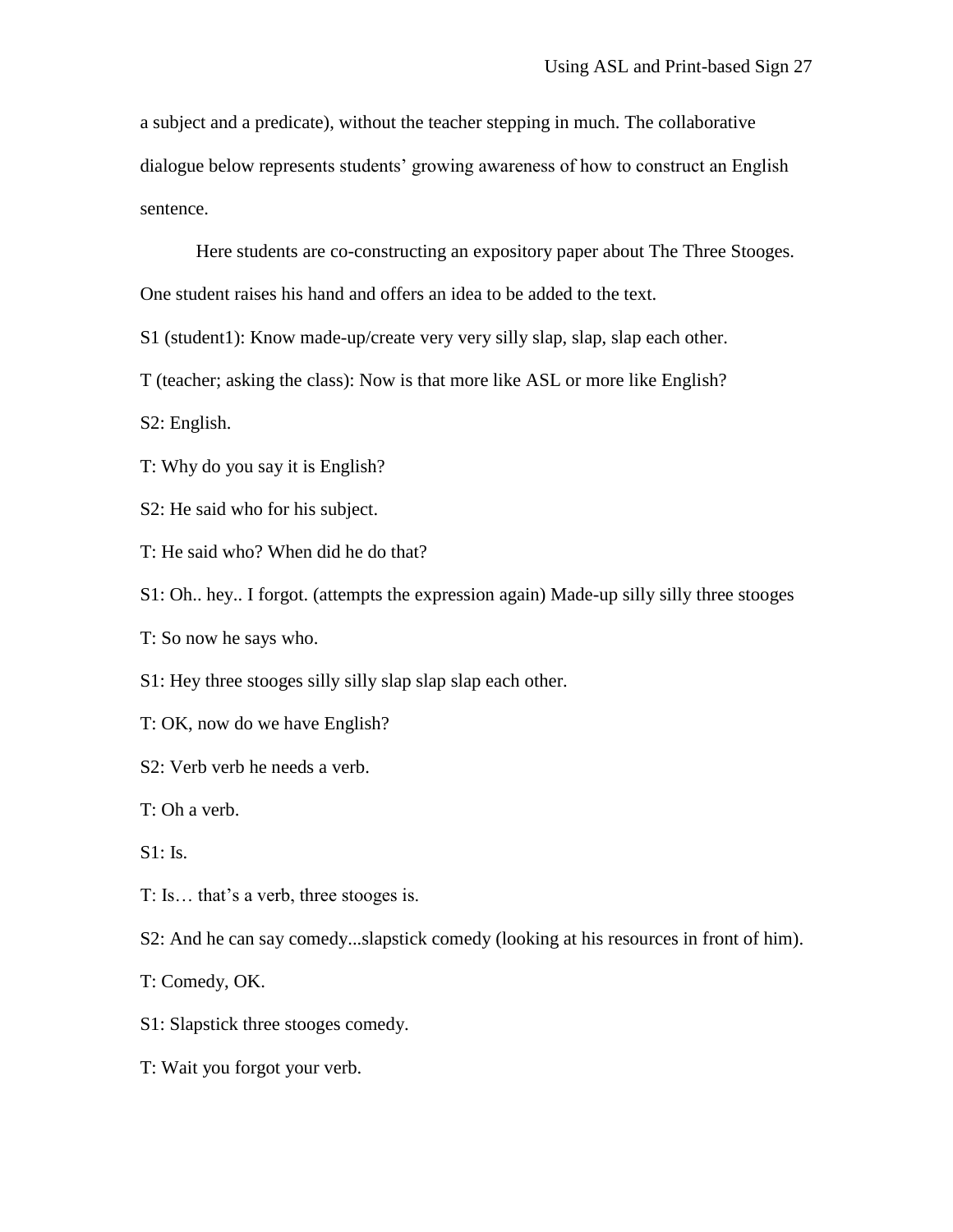S1: Is slapstick comedy?

T: OK, now what do you think? English? He says three stooges is silly comedy slapstick. S3: Yes English, he says who and verb.

T: Good; he said who for his subject and is for his verb/ do-what.

At this point, the teacher adds the constructed sentence to the English text because it is a close approximation even though it is not grammatically accurate yet. The group then engages in some editing/ revising and rereading of the text using print-based sign. This example is substantially different from the dialogue at the beginning of the study which involved more direct instruction, modeling and teacher think-aloud.

#### Discussion

Previous studies have indicated that deaf children have the necessary discourse rules to appropriately structure and conceive their written expressions; however, their syntactic disfluency has masked their abilities, causing writing to appear to be unorganized and lacking of text structure (Marschark, Mouradian, & Halas, 1994). Similarly, novice L2 writers have been known to spend more time translating their ideas and stop more because of translation issues (Sasaki, 2002). This study examined whether the SIWI instructional approach could lead to greater writing fluency. Relevant components of the instructional approach, in particular, draw on theories of language learning (e.g., how bilinguals make use of implicit competence and explicit knowledge). Instructional strategies included (1) using ASL for metalinguistic knowledge building and problem solving and (2) using print-based sign during the rereading of English text.

Analysis of the length of essay showed that students in the SIWI group more than doubled their total number of words (i.e., the pretest mean of  $\sim$ 35 to the posttest mean of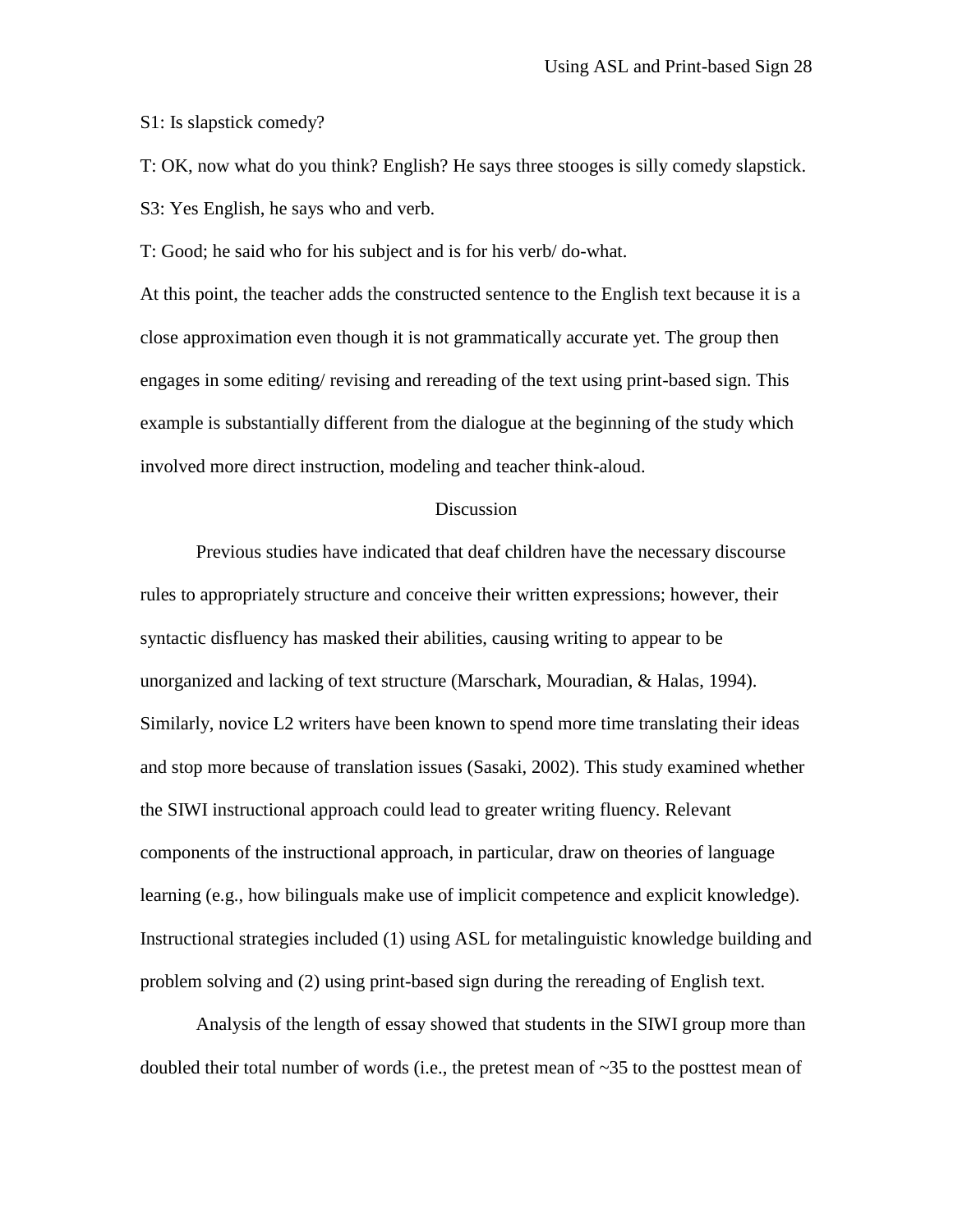$\sim$ 81 words). Conversely, the pretests and posttests of students in the comparison group did not exhibit that there had been positive change in students' writing. Students in the treatment group demonstrated improvement in two areas: first, the amount of ideas they provided in English or translated to English grew; second, their abilities to construct grammatically correct writing expanded. Quantitative data reported elsewhere show that, over the intervention time period, students in the SIWI group made significantly greater gains than students in the comparison group with regard to contextual language and grammar accuracy (see Wolbers, 2009). Qualitative data showed how students were invited to participate in the collaborative writing and how they increasingly took more and more control over translation processes as well as editing and revising of English. The instruction was enacted differently in each of the three treatment classes in ways that responded to students' linguistic and conceptual needs, and all students' work exhibited greater English accuracy and fluency from pre to posttest. Additionally, students who previously were not utilizing English-based sign to support the construction of text began to code-switch more often as their awareness grew.

#### *Theoretical Implications and Limitations*

As students obtain greater fluency in writing and develop their abilities to correctly use English grammar, there is reason to speculate that they have a more accurate and complicated internal representation of English, in some form of implicit competence or explicit knowledge. With this study's population of students, it is suspected that the employment of both ASL and English-based sign played an instrumental role in developing students' use of written English. ASL was used to explicitly teach language aspects or build metalinguistic knowledge. Students defaulted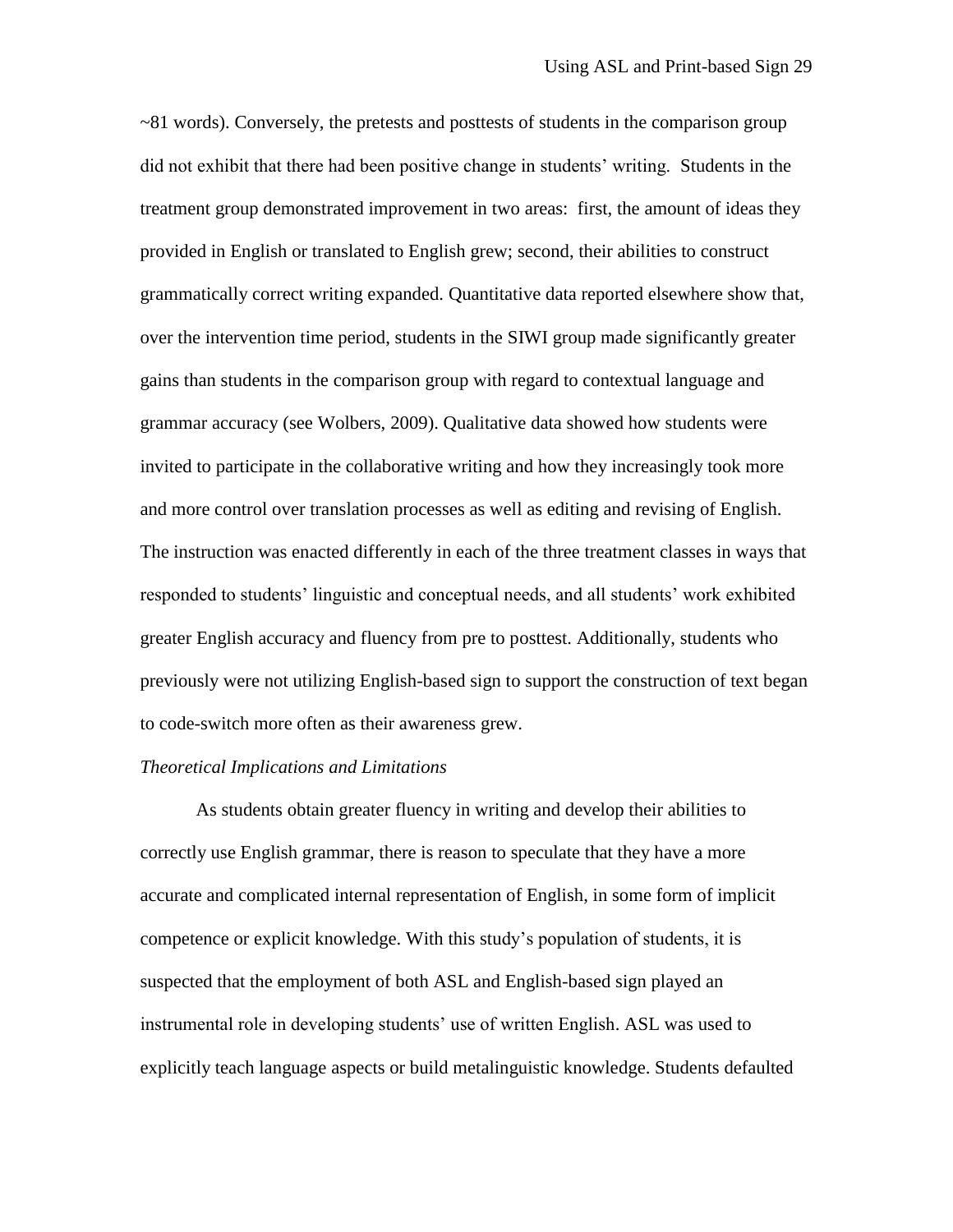to ASL (their primary language) for communication and for meaning-making purposes. When struggling with difficulties in the process of writing, students preferred discussing, questioning, sharing, defending, or rationalizing in ASL, likely because it is a fully complete and accessible language to them.

Students utilized a version of English-based sign in conjunction with print (called print-based sign) during repeated readings of the text. According to Krashen's input hypothesis, reading can stimulate language acquisition when the input is comprehensible. In the treatment group, students were reading their own ideas constructed in fully complex and grammatical written English. The text was meaningful and comprehensible. The use of print-based sign in this literacy context proves to be a promising approach, which could give rise to development of deaf students' implicit competence.

When designing SIWI, little thought was given to how rereading the text using print-based sign could aid students in developing inner language. Rather, the instructional element was intended to assist students in the process of reviewing, revising, and editing one's work. However, during the intervention, it became clear that students were not only seeing and using English in its fully complex and written form, but they were also becoming more comfortable with the flow, the manner of expression, and the "sound" of the language through the repeated readings. Future research should examine the potential of print-based sign along with self-generated and revised English text in serving as appropriate input for deaf individuals to develop some implicit English competence.

The results of the current study provide theoretical implications that, in the case of the deaf user of ASL as  $L1$ , written English  $(L2)$  proficiency comes as a result of developing an internal representation of English through explicit knowledge and implicit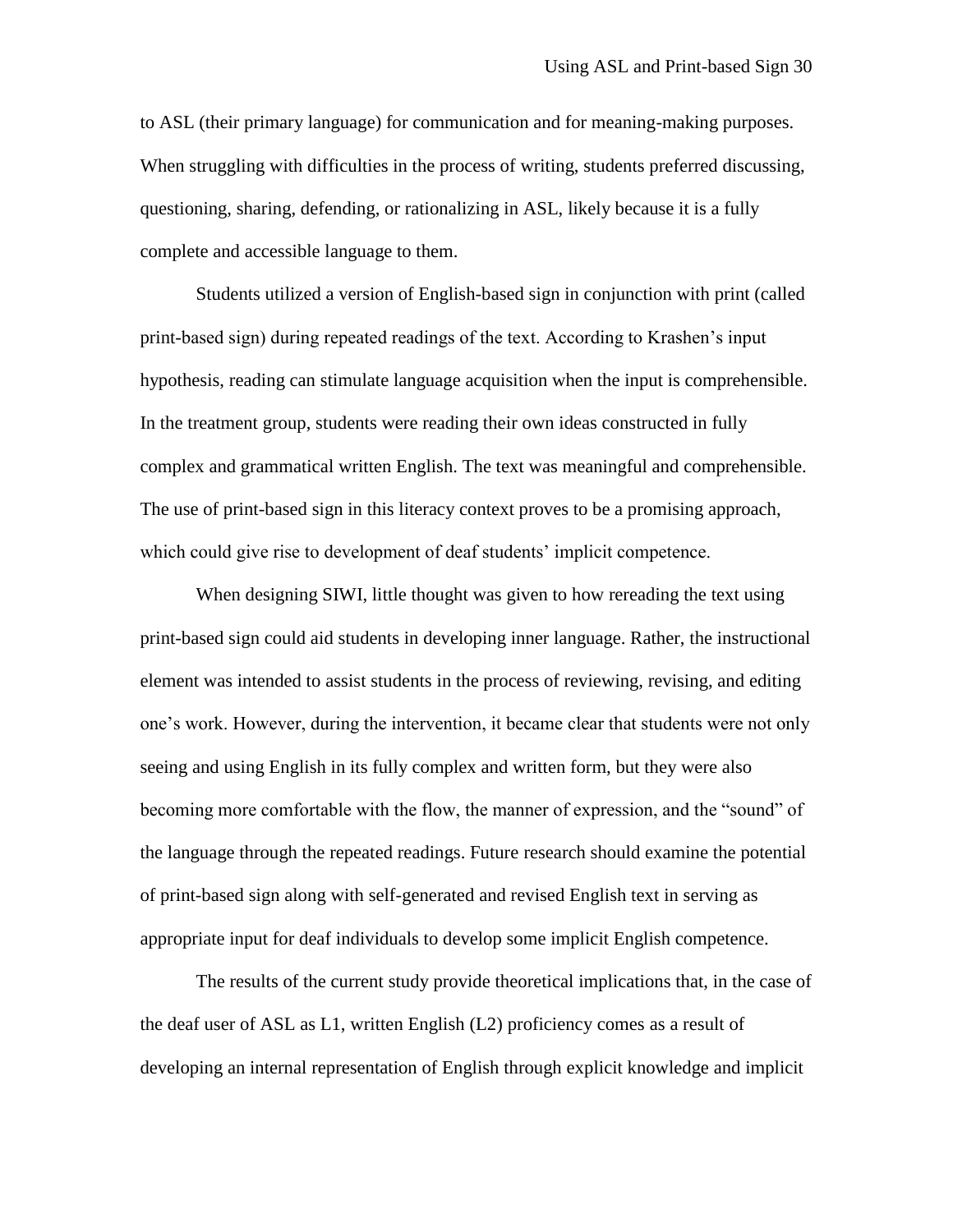competence. For the students in this study, such a process was supported by first having a fully developed L1 through which a cognitive foundation and a common underlying proficiency for language was established, and, as a result, linguistic and cognitive-related skills could transfer to learning English. Through the use of their primary language, students developed metalinguistic awareness and came to view ASL and English as two separate languages having distinct characteristics and forms. They utilized this explicit knowledge when constructing and revising text. Students code-switched to English-based sign for the purpose of constructing, reviewing and rereading text. The initial written expressions (stemming from English-based sign) were revised into more accurate and complicated expressions of English. Students reviewed the constructed text by engaging in repeated readings using print-based signing. Students were not only seeing and using English in its fully complex and written form, but they were also becoming more comfortable with the flow and rhythm of the language through the repeated readings. Lastly, writing events were meaningful and had social or communicative purpose. Thus, the process of developing a deeper representation of inner English, for this group, was more than simply using spoken English, English-based sign, or ASL.

At the same time, there do exist other plausible explanations for the increased length of student writing in the treatment group. One reason that warrants credit is that, by the conclusion of the intervention, students evidenced greater metacognitive knowledge for the process of writing. Students' writing on the pretests largely consisted of unorganized listings of details. During interviews with students prior to the intervention, they discussed writing in terms of homework assignments and responses to the teacher's questions. There was no indication that students experienced authentic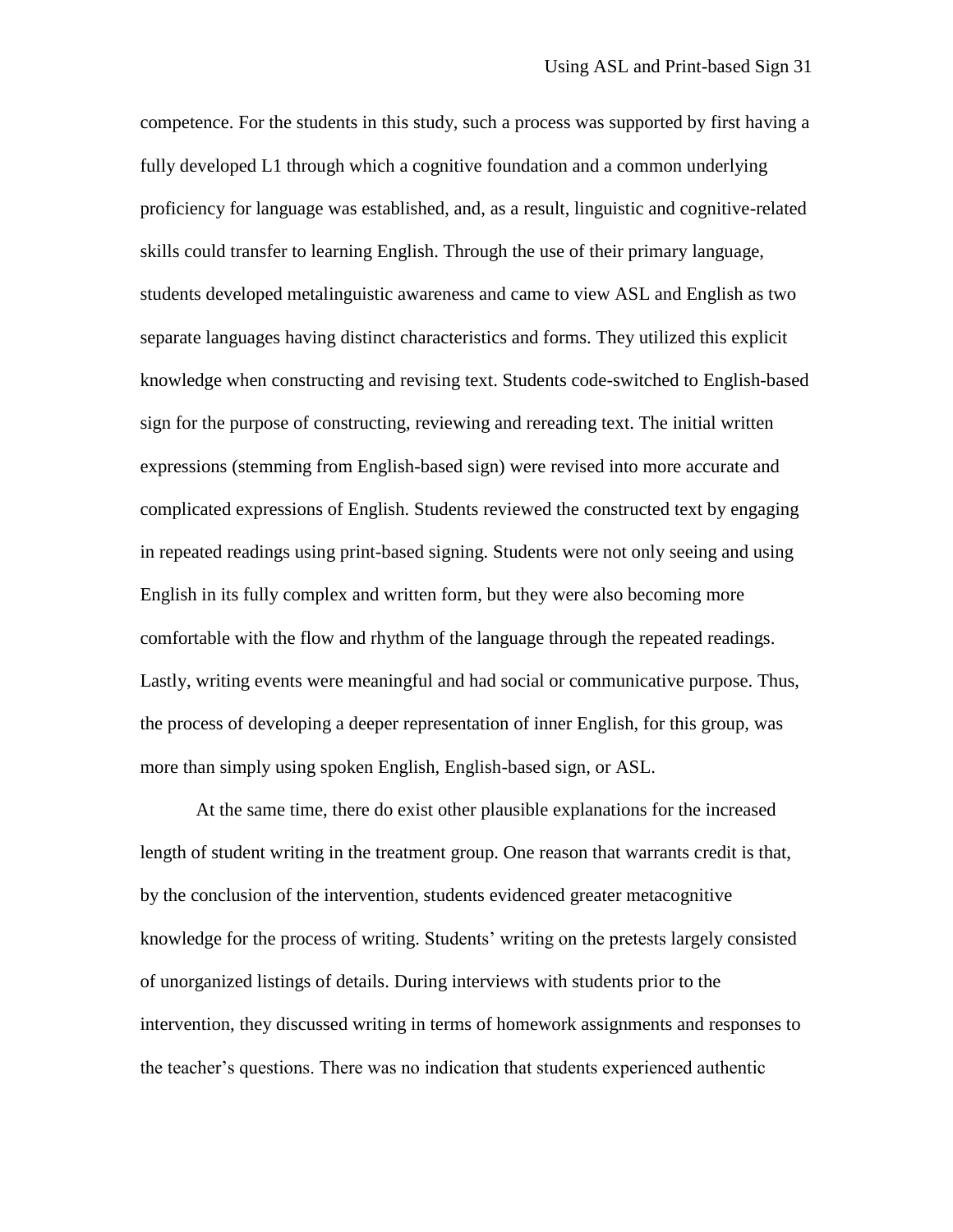audiences and authentic purposes for writing. At the post interviews, however, they mentioned giving attention to the audience before writing, during writing, and after writing. Students' awareness had an impact on how students planned and organized their writing, and, in terms of length, it may have affected how they wrote. As one student put it, he "write(s) so that people can understand." This awareness of audience, I believe, led to greater explanation and clarity in student writing. It additionally made students more cognizant of producing a text structure that is comprehensible to the reader. Yet, the control group was also writing for authentic audiences during the pre and posttests, and did not evidence greater fluency.

#### Conclusion

Students with varying language abilities took part in the SIWI intervention, and all showed significant growth in their fluency and knowledge of written English structure and principles. According to language learning theory, students were developing an increasingly complex and accurate internal representation of English. The instructional approaches varied for each class of the treatment group in order to be more responsive to language abilities during instruction. While specific theoretical conjectures have been made, I will restate the broad implications. Proficiency in ASL alone was not sufficient in producing proficiency in written English; however, all classes in the current study used ASL as their primary mode of communication, for it provided a means of carrying out the most elaborate discussions. Likewise, the value of accepting into the classroom a language that not only represents personal identity but also has cultural and community ties cannot be underestimated. Second, those students with near average or average literacy levels automatically switched to English-based sign when writing. This was a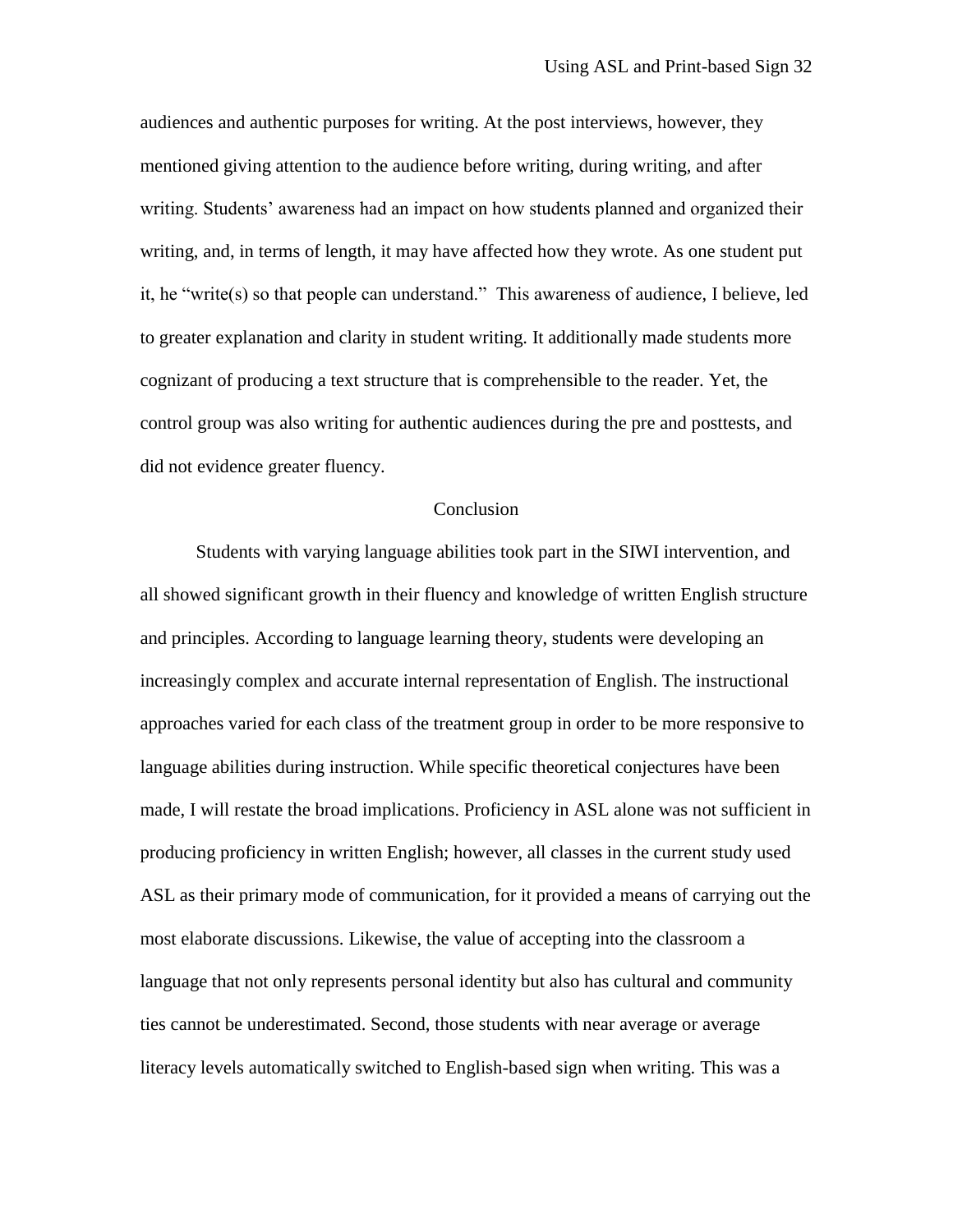skill that was developed to some extent over the course of the intervention. Whereas English-based sign provided students with a starting point for writing English, it was not accurate or complicated enough. SIWI approaches have been detailed in this paper and are believed to have aided students in developing explicit knowledge or implicit competence for English.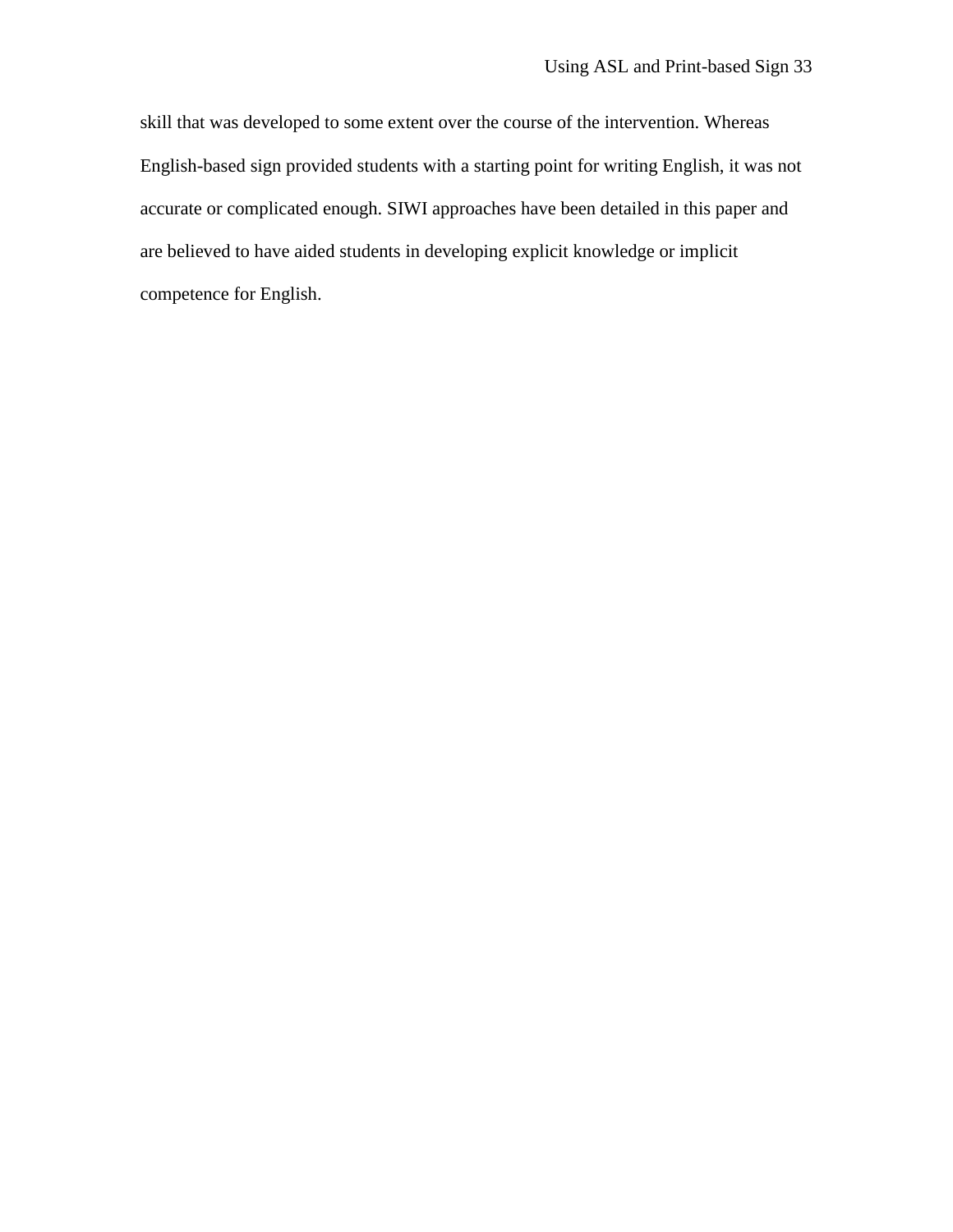#### References

- Abdel Latif, M.M. (2009) Toward a new process-based indicator for measuring writing fluency: Evidence from L2 writers' think-aloud protocols. *The Canadian Modern Language Review, 65*(4), 531-558.
- Bialystok, E. (2001). *Bilingualism in development: Language, literacy and cognition.* Cambridge: Cambridge University Press.
- Chamot, A.U. & O'Malley, J.M. (1994). Language learner and learning strategies. In N.C. Ellis (Ed.), *Implicit and explicit learning of languages* (pp. 371-392). London: Academic Press Limited.
- Cummins, J. (1986). Empowering minority students: A framework for intervention. *Harvard Educational Review, 56*(1), 18-36.
- Cummins, J. (1979). Linguistic interdependence and the educational development of bilingual children. *Review of Educational Research*, 49(2), 222-251.
- Dufour, R. (1997). Sign language and bilingualism: Modality implications for bilingual language representation. In A.M.B. de Groot & J.F. Kroll (Eds.), *Tutorials in bilingualism* (pp. 301-330). Mahwah, NJ: Lawrence Erlbaum Associates, Inc.
- Durgunoglu, A.Y. (1997). Bilingual reading: Its components, development, and other issues. In A.M.B. de Groot & J.F. Kroll (Eds.), *Tutorials in bilingualism* (pp. 255- 276). Mahwah, NJ: Lawrence Erlbaum Associates, Inc.
- Ellis, N.C. & Laporte, N. (1997). Contexts of acquisition: Effects of formal instruction and naturalistic exposure on second language acquisition. In A.M.B. de Groot & J.F. Kroll (Eds.), *Tutorials in bilingualism* (pp. 53-83). Mahwah, NJ: Lawrence Erlbaum Associates, Inc.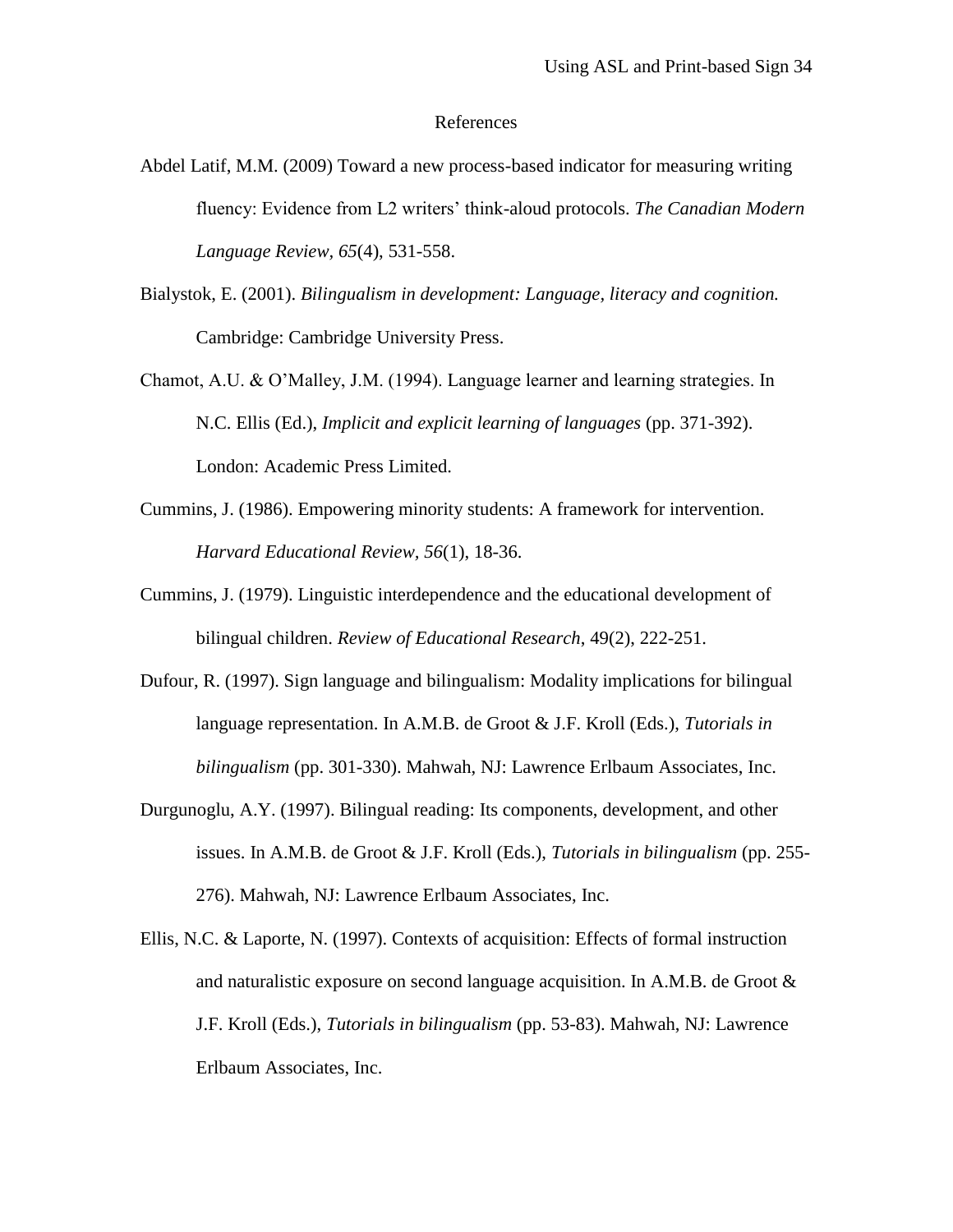- Ellis, R. (1994). A theory of instructed second language acquisition. In N.C. Ellis (Ed.), *Implicit and explicit learning of languages* (pp. 79-114). London: Academic Press Limited.
- Englert, C. S., & Dunsmore, K. (2002). A Diversity of teaching and learning paths: Teaching writing in situated activity. In J. Brophy (Ed.), *Social constructivist teaching: Affordances and constraints*. Boston: JAI.
- Enns, C.J. (2006). *A language and literacy framework for bilingual deaf education.* Selfpublished report. Winnipeg, MB: University of Manitoba.

Jackendoff, R. (1994). *Patterns in the mind*. New York, NY: BasicBooks.

- Krashen, S.D. (1994). The input hypothesis and its rivals. In N.C. Ellis (Ed.), *Implicit and explicit learning of languages* (pp. 45-77). London: Academic Press Limited.
- Li, D. (2007). Story mapping and its effects on the writing fluency and word diversity of students with learning disabilities. *Learning Disabilities: A Contemporary Journal, 5*(1), 77-93.
- Marschark, M., Mouradian, V. & Halas, M. (1994). Discourse rules in the language productions of deaf and hearing children. *Journal of Experimental Child Psychology, 57*, 89-107.
- Mayer, C. & Akamatsu, T. (2003). Bilingualism and literacy. In M. Marschark & P. Spencer (Eds.), *Oxford handbook of deaf studies, language and education* (pp. 136-147). New York: Oxford university press.
- Mayer, C. & Akamatsu, T. (1999). Bilingual-bicultural models of literacy education for deaf students: Considering the claims. *Journal of Deaf Studies and Deaf Education*, *4*(1), 1-8.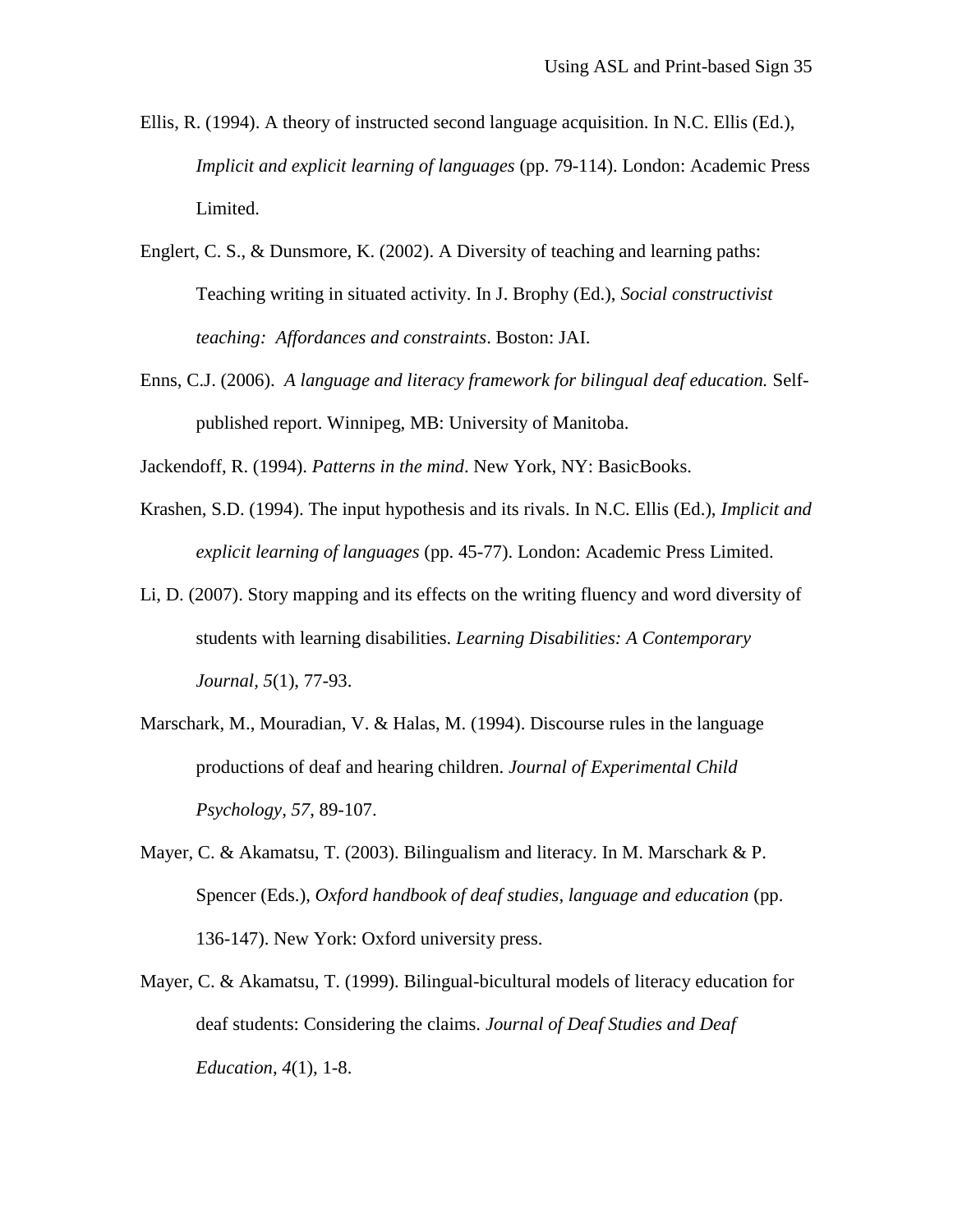- Mayer, C. & Wells, G. (1996). Can the linguistic interdependence theory support a bilingual-bicultural model of literacy education for deaf students? *Journal of Deaf Studies and Deaf Education, 1*, 93-107.
- Olinghouse, N.G. (2008). Student- and instruction-level predictors of narrative writing in third-grade students. *Reading and Writing*, 21(2), 3-26.

Paradis, M. (n.d.). *Implicit competence and explicit knowledge in second language acquisition and learning*. Retrieved November 16, 2008, from http://cbbc.georgetown.edu/workshops/Workshop%20talks/Paradis-Long%20Abstract-CBBC%20L2%20Workshop%202006.pdf

- Pinker, S. (1995). *The language instinct: How the mind creates language*. New York: Harper Collins Publishers, Inc.
- Rowe, D.W. & Harste, J.C. (1986). Metalinguistic awareness in writing and reading: The young child as curricular informant. In D. Yaden & S. Templeton (Eds.), *Metalinguistic awareness and beginning literacy* (pp. 235-256). Portsmouth, NH: Heinemann Educational Books.
- Sasaki, M. (2002). Building an empirically-based model of EFL learners' writing processes. In S. Ransdell & M. Barbier (Eds.), *New directions for research in L2 writing.* Boston: Kluwer Academic Publishers.
- Schein, J. & Stewart, D. (1999). *Language in motion*. Washington, D.C.: Gallaudet University Press.
- Stewart, D. (2006). Instructional and practical communication: ASL and English-based signing in the classroom. In D. F. Moores & D. S. Martin (Eds.), *Deaf learners:*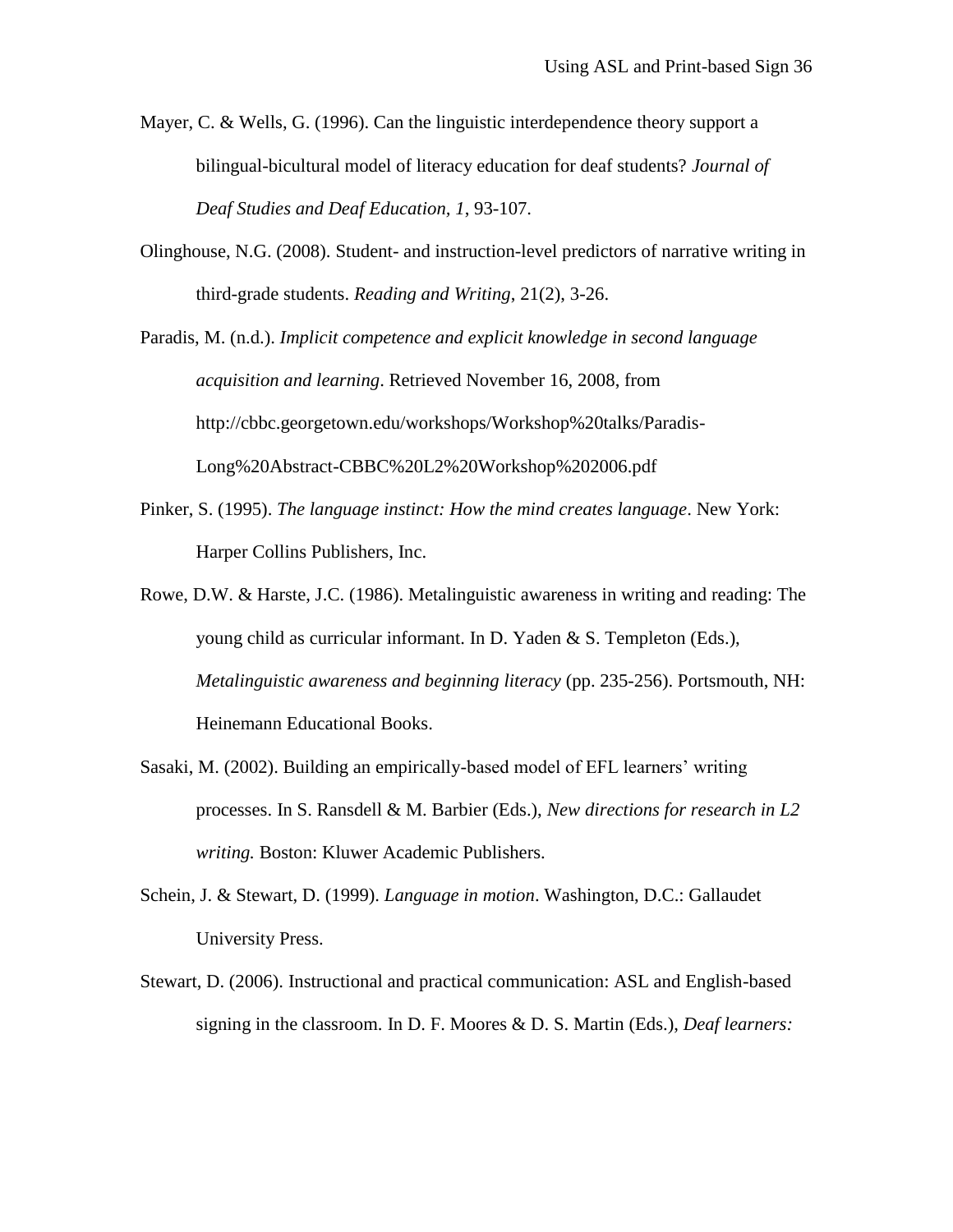*New developments in curriculum and instruction* (pp. 207-220). Washington, D.C.: Gallaudet University Press.

- White, J. & Ranta, L. (2002). Examining the interface between metalinguistic task performance and oral production in a second language. *Language Awareness*, *11*(4), 259-290.
- Wolbers, K. (2009). Strategic and Interactive Writing Instruction (SIWI): Apprenticing deaf students in the construction of English text. *ITL International Journal of Applied Linguistics, 156*(2), 299-326*.*
- Yaden, D. & Templeton, S. (1986). Introduction: Metalinguistic awareness—an etymology. In D. Yaden & S. Templeton (Eds.), *Metalinguistic awareness and beginning literacy* (pp. 3-10). Portsmouth, NH: Heinemann Educational Books.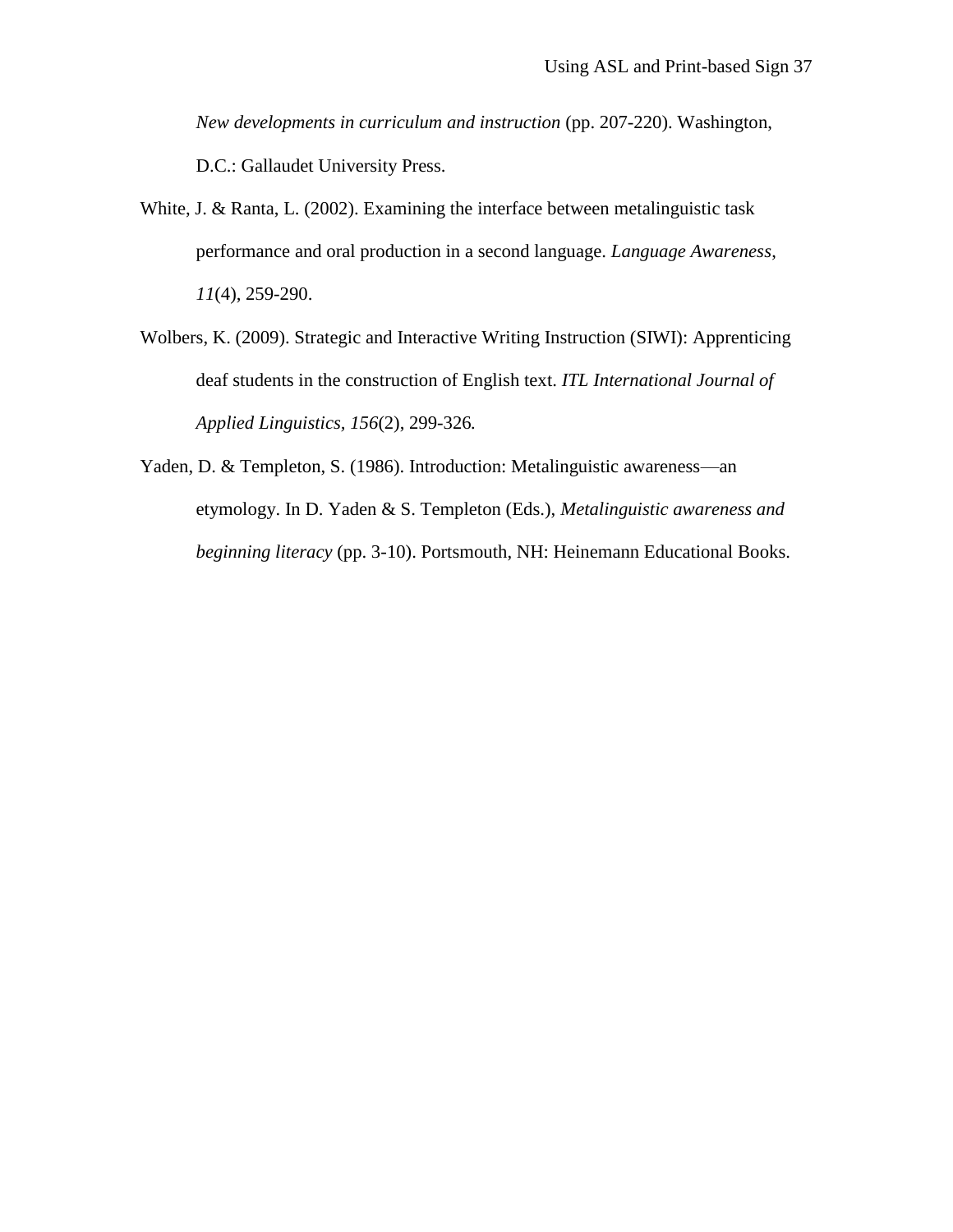Table 1

*A/ The/ ---*

|        | Specific | General |
|--------|----------|---------|
| Single | The      |         |
| Plural | The      | ___     |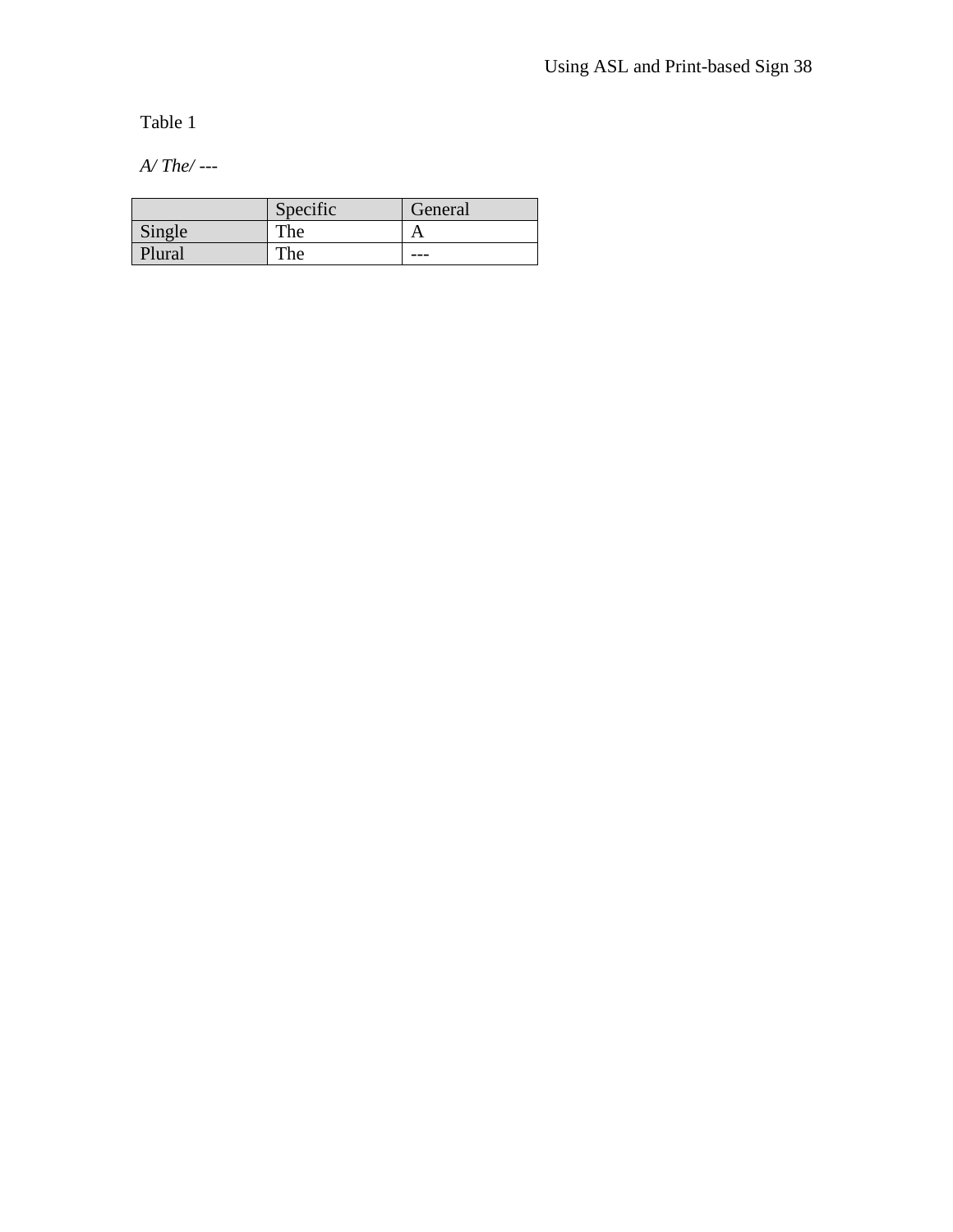# Table 2

### *Average Word Counts by Class*

|                                | Total words on pretest<br>(M) | Total words on posttest<br>'M |
|--------------------------------|-------------------------------|-------------------------------|
|                                |                               |                               |
| High-achieving treatment class |                               | 89                            |
| Mid-achieving treatment class  | 22.                           |                               |
| Low achieving treatment class  | 13                            | 55                            |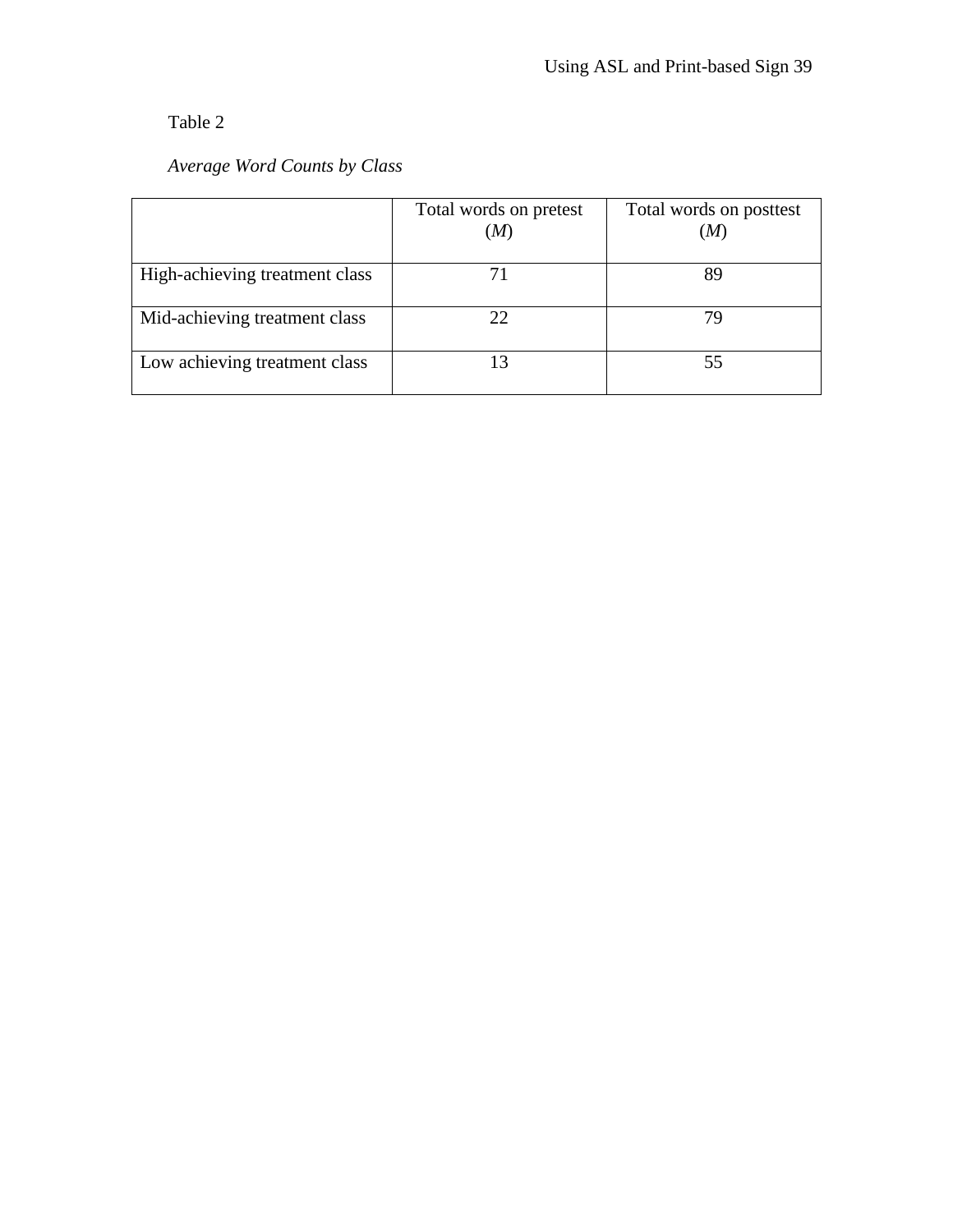## APPENDIX A

# STUDENT WRITING PROMPT EXAMPLE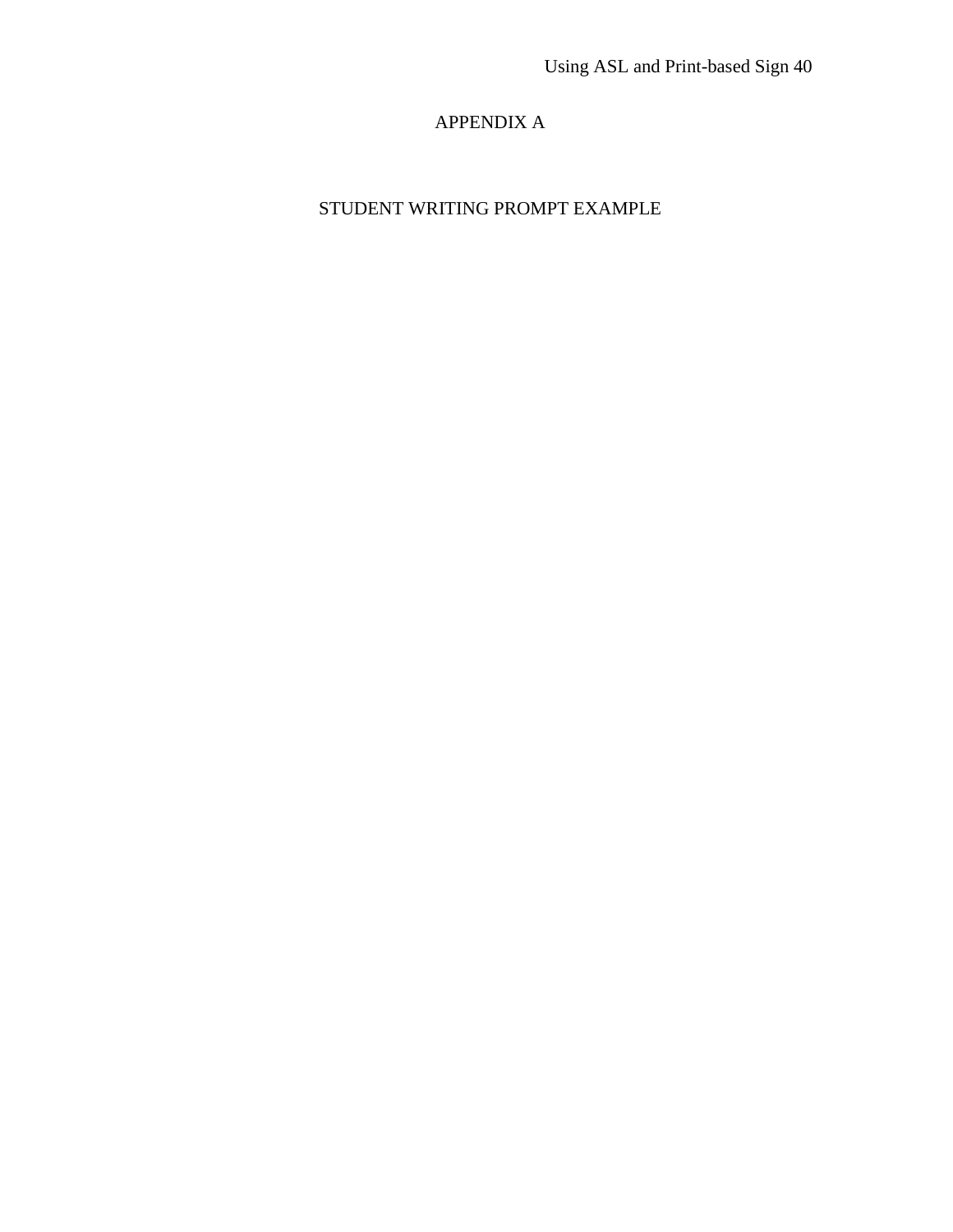Write about the theme:

### Giving to Others

Often, giving to others who are in need is very satisfying. At the same time, those of us who have received gifts of kindness may feel appreciation and thankfulness. Write about giving or receiving.

Do ONLY ONE of the following:

Tell about a time when you have helped someone in need

OR

Describe someone who has given support to others

OR

Explain a time when you were on the receiving end of kindness

OR

Describe how you volunteer or give to your community

OR

Write about the theme in your own way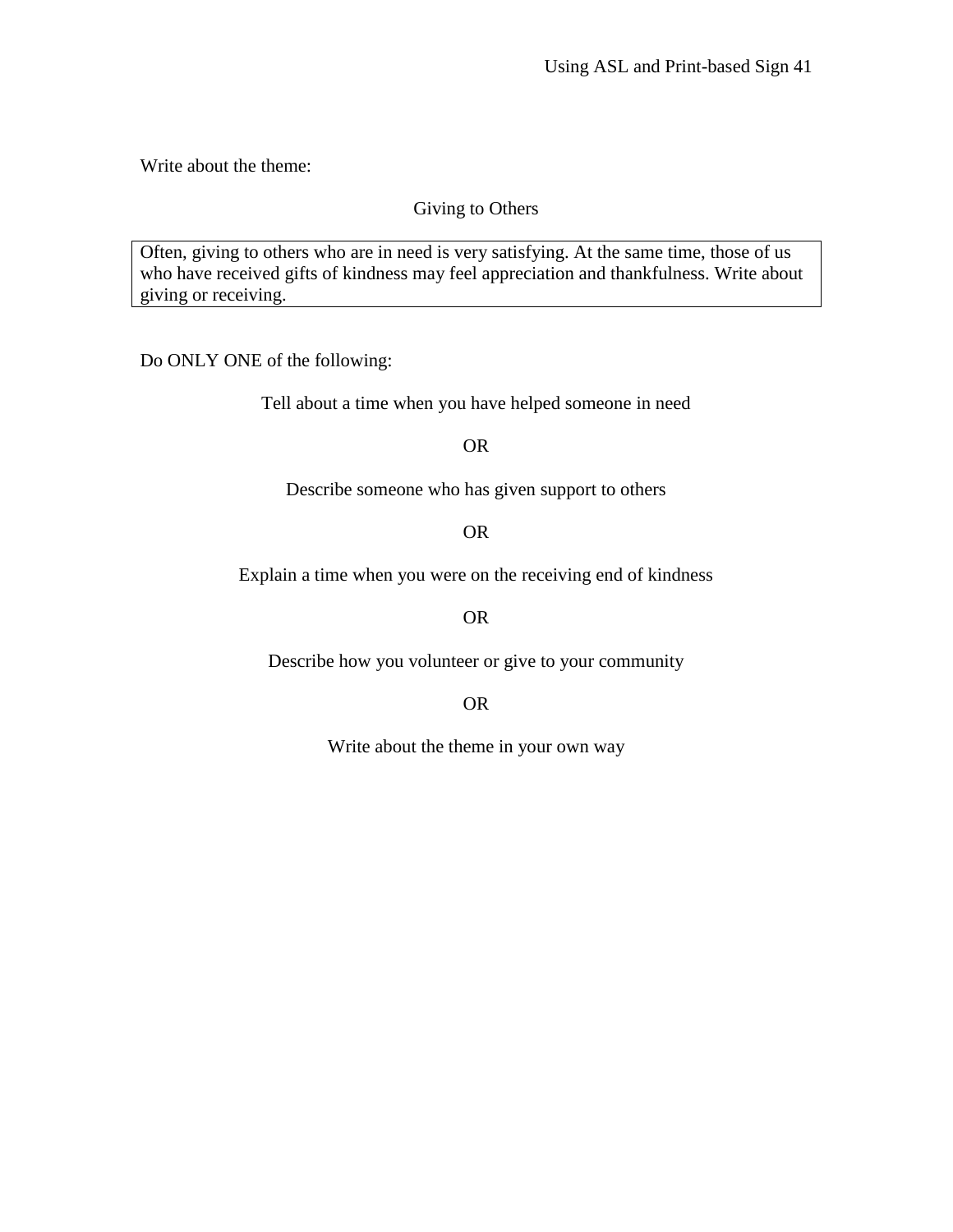### APPENDIX B

# STUDENT WRITING SAMPLES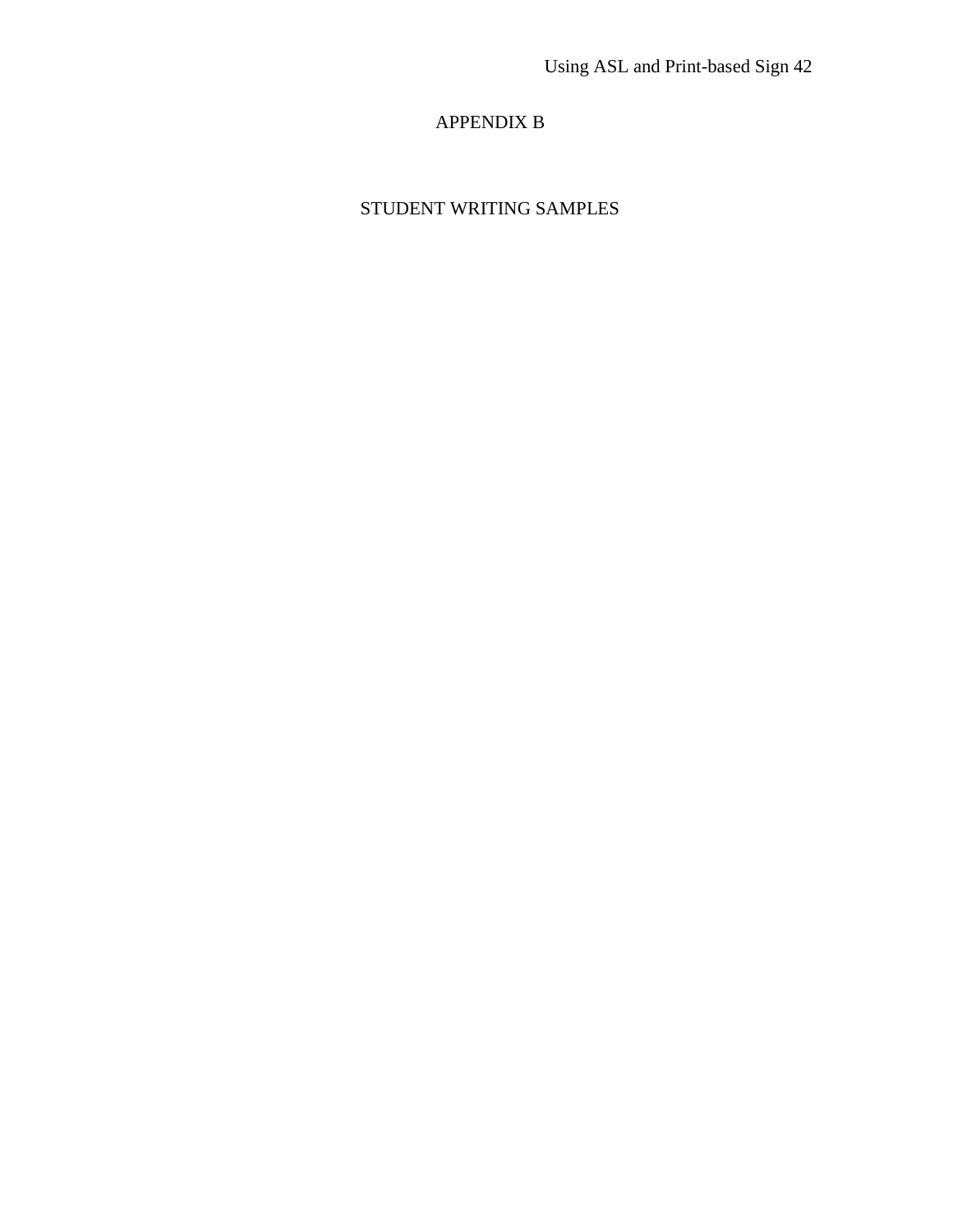Student 14 pretest

[reading level – 2.9; 15 total words]

"it about to get the goal"

i try the best a A+ 100% a goal.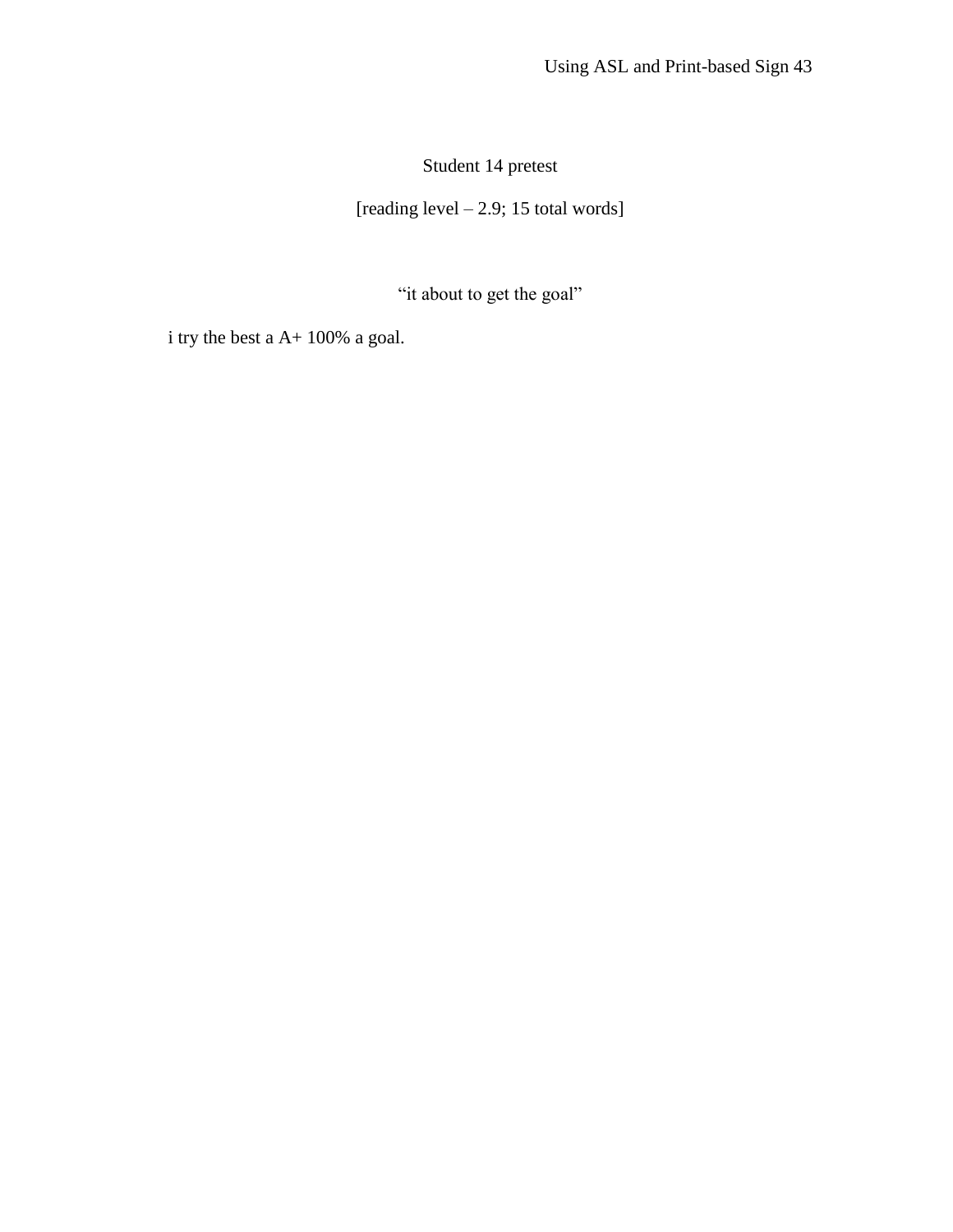Student 14 posttest

[reading level  $-3.2$ ; 140 total words]

If someone need helped then I talk tell them. to helped, and tell how you feel or need money to given to poor people, and food, and need house, and chothes. to keep them warm when during winter. for an support. that for poor people need something. it for them. some people need home, and money, and food. giving to other that mean charity. We giving an prestent parent and kids. Kids and parent need US for helping them and giving to them. They need us giving to to them, and food, an home, clothes, money. When you be nice to them then they will like you, and we will like them too. I like to giving them an clothes, and shoe, and toys, and money, and food. thanks you for supports to helping poor people and kids and adult.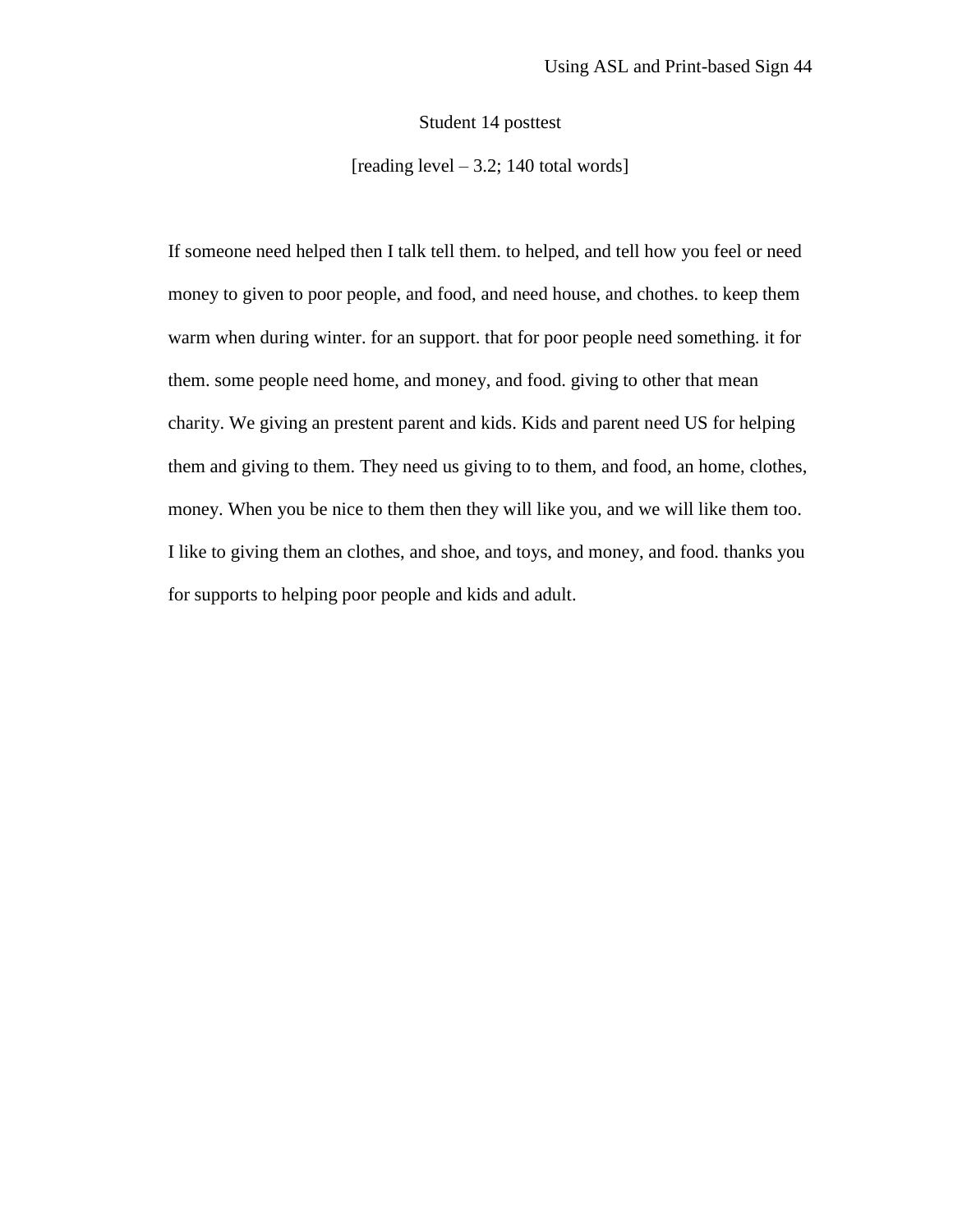Student 3 pretest

[reading level - 5.1; 108 total words]

One day, Scott was walking the school. He saw many kids were picking on a boy named Brain. They called Brain in many bad ways. He oftenly went into bathroom and cried. One time, he threated them that he'll bring guns and bombs to kill and blow the school buildings. Scott saw him threating the school. He went up to Brain and talked with him.

Scott took Brain to counseling center. The counselor helped Brain. Brain calmed down. Few weeks later, Brain went to school and had a talk with those who picked on him. They had a long talk and became friends. All thanks to Scott.